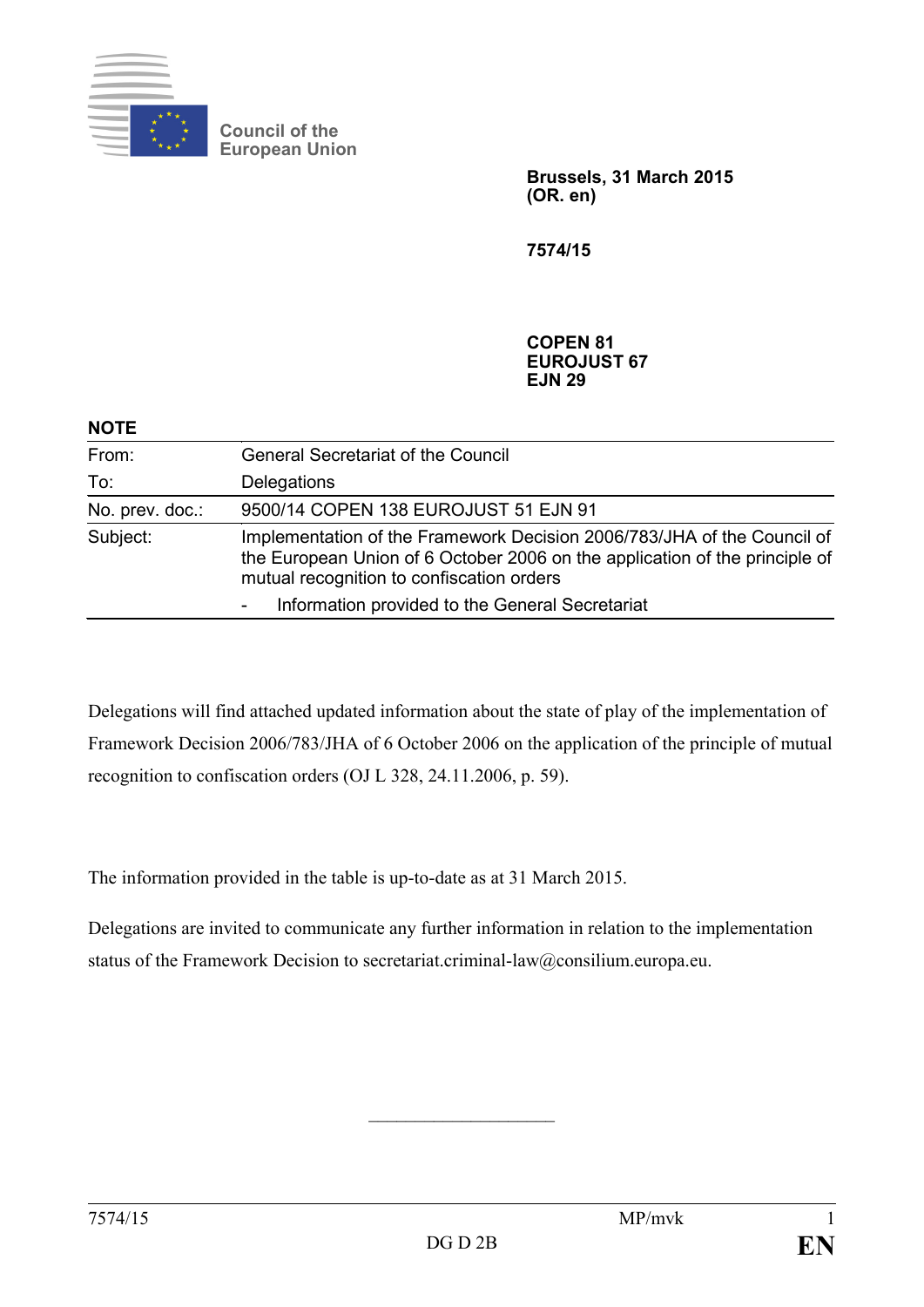## **ANNEX**

| <b>Member State</b> | State/date of<br>implementation of<br><b>Framework Decision</b>      | <b>Notification re Article 3</b><br>(Competent Authorities)                                                                                                                                                                                                                                                                                            | <b>Notification re Article 7(5)</b><br>(extended powers of<br>confiscation) | <b>Notification re Article</b><br>19(2)<br>(languages) | <b>Notification re Article</b><br>22(2)<br>(Implementation) |
|---------------------|----------------------------------------------------------------------|--------------------------------------------------------------------------------------------------------------------------------------------------------------------------------------------------------------------------------------------------------------------------------------------------------------------------------------------------------|-----------------------------------------------------------------------------|--------------------------------------------------------|-------------------------------------------------------------|
| <b>BELGIUM</b>      | Implemented<br>Entry into force of<br>legislation :<br>14 April 2012 | FEDERAL PUBLIC<br><b>SERVICE JUSTICE</b><br>Directorate General for<br>Legislation, Fundamental<br><b>Rights and Freedoms</b><br>Central Authority for<br>International Cooperation in<br><b>Criminal Matters</b><br>Boulevard de Waterloo 115<br>1000 Brussels<br>Belgium<br>Fax: +32 2 542 71 99<br>Email:<br>centralauthority.iccm@just.<br>fgov.be | will not recognise/execute<br>(see 8994/12 COPEN 93<br>EUROJUST 37 EJN 30)  | Dutch, French, German<br>or English                    | (see 8994/12 COPEN<br>93 EUROJUST 37 EJN<br>30)             |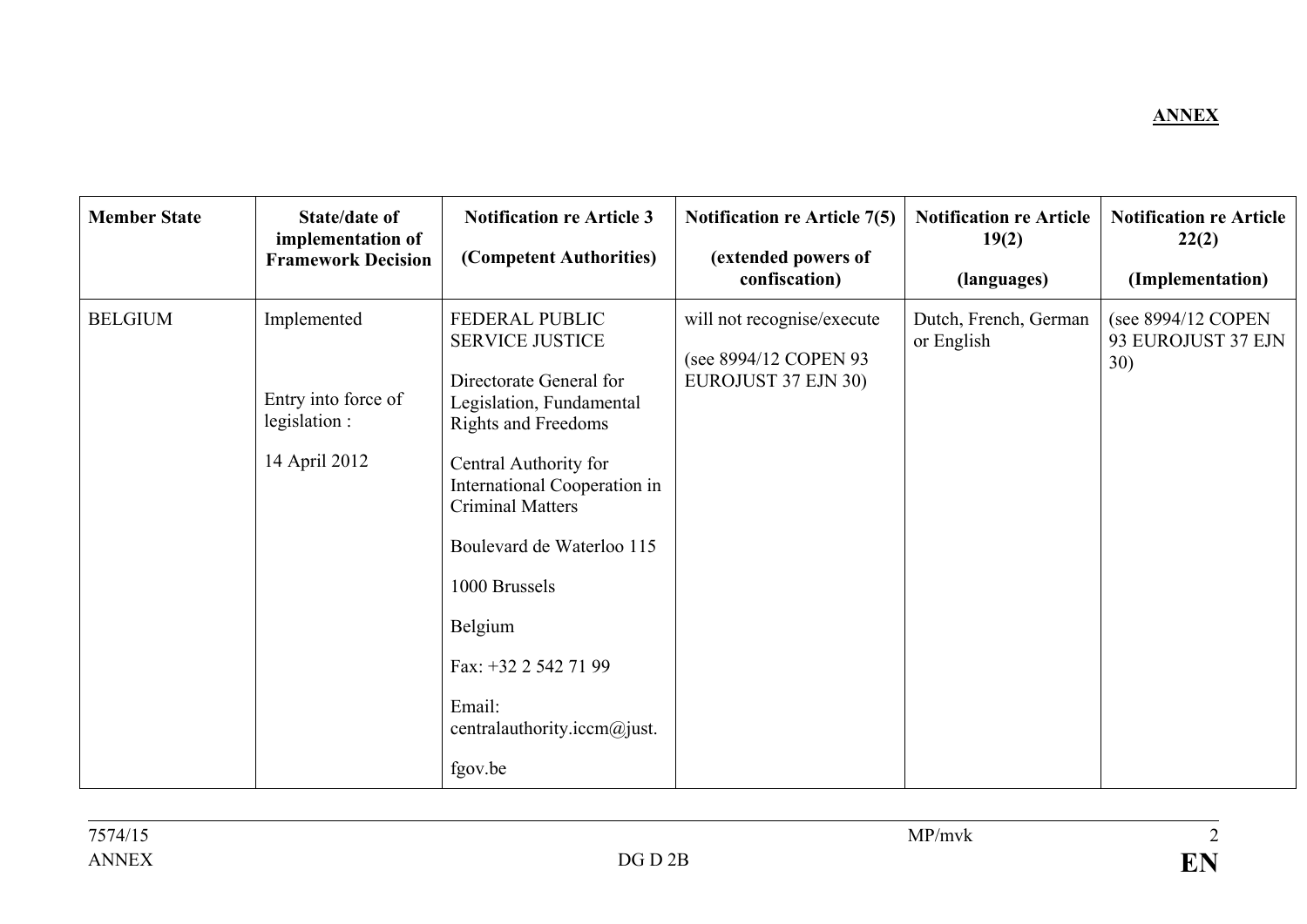| <b>Member State</b> | <b>State/date of</b><br>implementation of<br><b>Framework Decision</b>  | <b>Notification re Article 3</b><br>(Competent Authorities)                                                                                                                                                                                                                                                                                                                                                                                                                                            | <b>Notification re Article 7(5)</b><br>(extended powers of<br>confiscation)    | <b>Notification re Article</b><br>19(2)<br>(languages) | <b>Notification re Article</b><br>22(2)<br>(Implementation)      |
|---------------------|-------------------------------------------------------------------------|--------------------------------------------------------------------------------------------------------------------------------------------------------------------------------------------------------------------------------------------------------------------------------------------------------------------------------------------------------------------------------------------------------------------------------------------------------------------------------------------------------|--------------------------------------------------------------------------------|--------------------------------------------------------|------------------------------------------------------------------|
|                     |                                                                         | (see: 15548/13 COPEN 176<br>EUROJUST 99 EJN 68)                                                                                                                                                                                                                                                                                                                                                                                                                                                        |                                                                                |                                                        |                                                                  |
| <b>BULGARIA</b>     | Implemented<br>Entry into force of<br>legislation :<br>27 February 2010 | 1/ When Bulgaria is<br>executing state:<br>The district court (for Sofia<br>district – the Sofia City<br>court) within whose district<br>the person against<br>whom/which the decision<br>has been issued: a) is<br>domiciled or permanently<br>resident, and in the case of a<br>legal person, has its<br>registered seat, registered<br>office or address for<br>correspondence; b) owns<br>property, or c) receives<br>income.<br>2/ When Bulgaria is issuing<br>state:<br>The Regional or District | will not recognise/execute<br>(see 15217/10 COPEN 227)<br>EUROJUST 114 EJN 53) | Bulgarian                                              | (see.: $15217/10$<br>COPEN 227<br><b>EUROJUST 114 EJN</b><br>53) |
|                     |                                                                         | Court which has ruled the                                                                                                                                                                                                                                                                                                                                                                                                                                                                              |                                                                                |                                                        |                                                                  |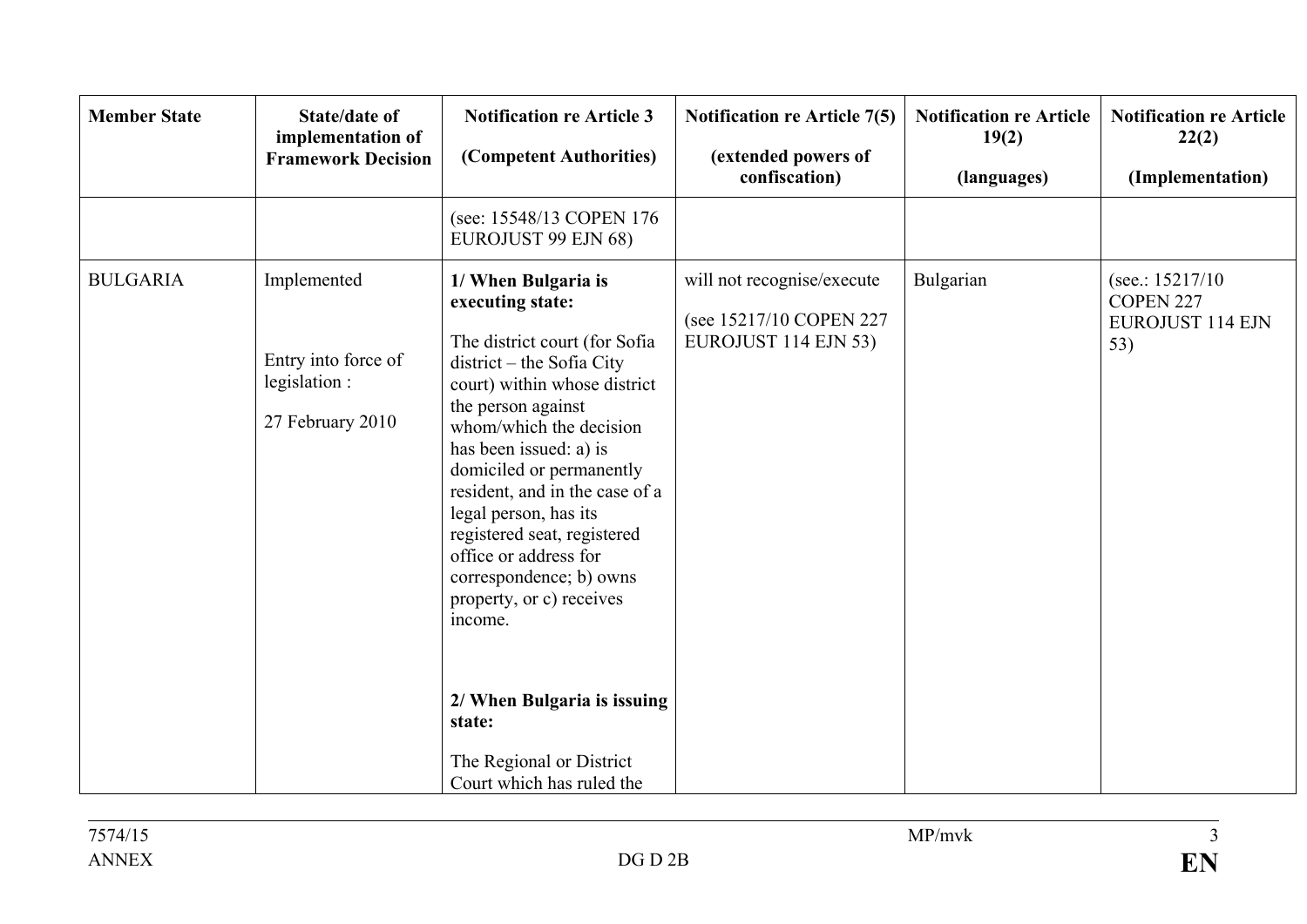| <b>Member State</b> | <b>State/date of</b><br>implementation of<br><b>Framework Decision</b> | <b>Notification re Article 3</b><br>(Competent Authorities)                                                                                                                                                                                                                                           | <b>Notification re Article 7(5)</b><br>(extended powers of<br>confiscation) | <b>Notification re Article</b><br>19(2)<br>(languages) | <b>Notification re Article</b><br>22(2)<br>(Implementation) |
|---------------------|------------------------------------------------------------------------|-------------------------------------------------------------------------------------------------------------------------------------------------------------------------------------------------------------------------------------------------------------------------------------------------------|-----------------------------------------------------------------------------|--------------------------------------------------------|-------------------------------------------------------------|
|                     |                                                                        | decision at first instance.                                                                                                                                                                                                                                                                           |                                                                             |                                                        |                                                             |
|                     |                                                                        | A list of the district and<br>regional courts in the<br>Republic of Bulgaria was<br>originally contained in the<br>Notification, drawn up by<br>the Ministry of Justice to the<br>Secretariat. However this list<br>is not contained in document<br>(see:15217/10 COPEN 227)<br>EUROJUST 114 EJN 53). |                                                                             |                                                        |                                                             |
|                     |                                                                        | 3/ Central authority:                                                                                                                                                                                                                                                                                 |                                                                             |                                                        |                                                             |
|                     |                                                                        | In cases where direct contact                                                                                                                                                                                                                                                                         |                                                                             |                                                        |                                                             |
|                     |                                                                        | between the competent                                                                                                                                                                                                                                                                                 |                                                                             |                                                        |                                                             |
|                     |                                                                        | authorities is not possible,<br>the authority responsible for                                                                                                                                                                                                                                         |                                                                             |                                                        |                                                             |
|                     |                                                                        | the administrative                                                                                                                                                                                                                                                                                    |                                                                             |                                                        |                                                             |
|                     |                                                                        | transmission and receipt of                                                                                                                                                                                                                                                                           |                                                                             |                                                        |                                                             |
|                     |                                                                        | decisions on the                                                                                                                                                                                                                                                                                      |                                                                             |                                                        |                                                             |
|                     |                                                                        | enforcement of financial                                                                                                                                                                                                                                                                              |                                                                             |                                                        |                                                             |
|                     |                                                                        | penalties in the Republic of                                                                                                                                                                                                                                                                          |                                                                             |                                                        |                                                             |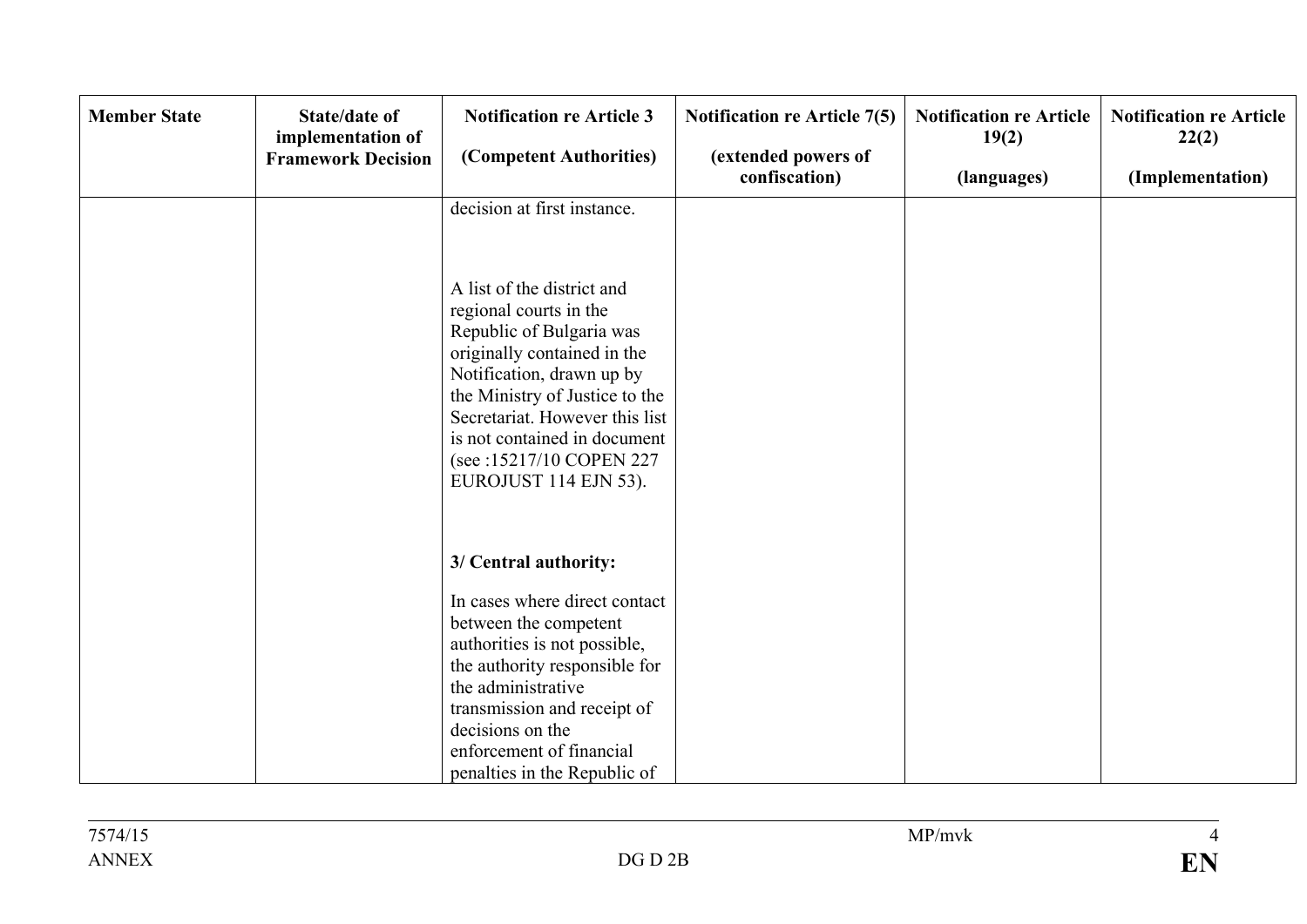| <b>Member State</b>   | <b>State/date of</b><br>implementation of<br><b>Framework Decision</b> | <b>Notification re Article 3</b><br>(Competent Authorities)                                                                                                                                                                                                      | <b>Notification re Article 7(5)</b><br>(extended powers of<br>confiscation) | <b>Notification re Article</b><br>19(2)<br>(languages) | <b>Notification re Article</b><br>22(2)<br>(Implementation) |
|-----------------------|------------------------------------------------------------------------|------------------------------------------------------------------------------------------------------------------------------------------------------------------------------------------------------------------------------------------------------------------|-----------------------------------------------------------------------------|--------------------------------------------------------|-------------------------------------------------------------|
|                       |                                                                        | Bulgaria, shall be the<br>Ministry of Justice.                                                                                                                                                                                                                   |                                                                             |                                                        |                                                             |
|                       |                                                                        | MINISTRY OF JUSTICE<br>Address: 1040<br>Sofia,"Slavyanska" Street 1<br>Fax: $+35929809222$ ,<br>Tel.: $+ 35929237545$ , $+ 12529237545$<br>359 2 9237 466<br>e-mail:<br>n_hringova@justice.govern<br>ment.bg<br>(see 15217/10 COPEN 227)<br>EUROJUST 114 EJN 53) |                                                                             |                                                        |                                                             |
| <b>CZECH REPUBLIC</b> | Implemented                                                            | 1/ Czech Republic as the<br>issuing State:                                                                                                                                                                                                                       | will not recognise/execute                                                  |                                                        | (see 12002/09 COPEN<br>135)                                 |
|                       | Entry into force of<br>legislation :                                   | the locally competent<br>1.<br>high, regional<br>(including Prague                                                                                                                                                                                               | (see 12002/09 COPEN 135)                                                    |                                                        |                                                             |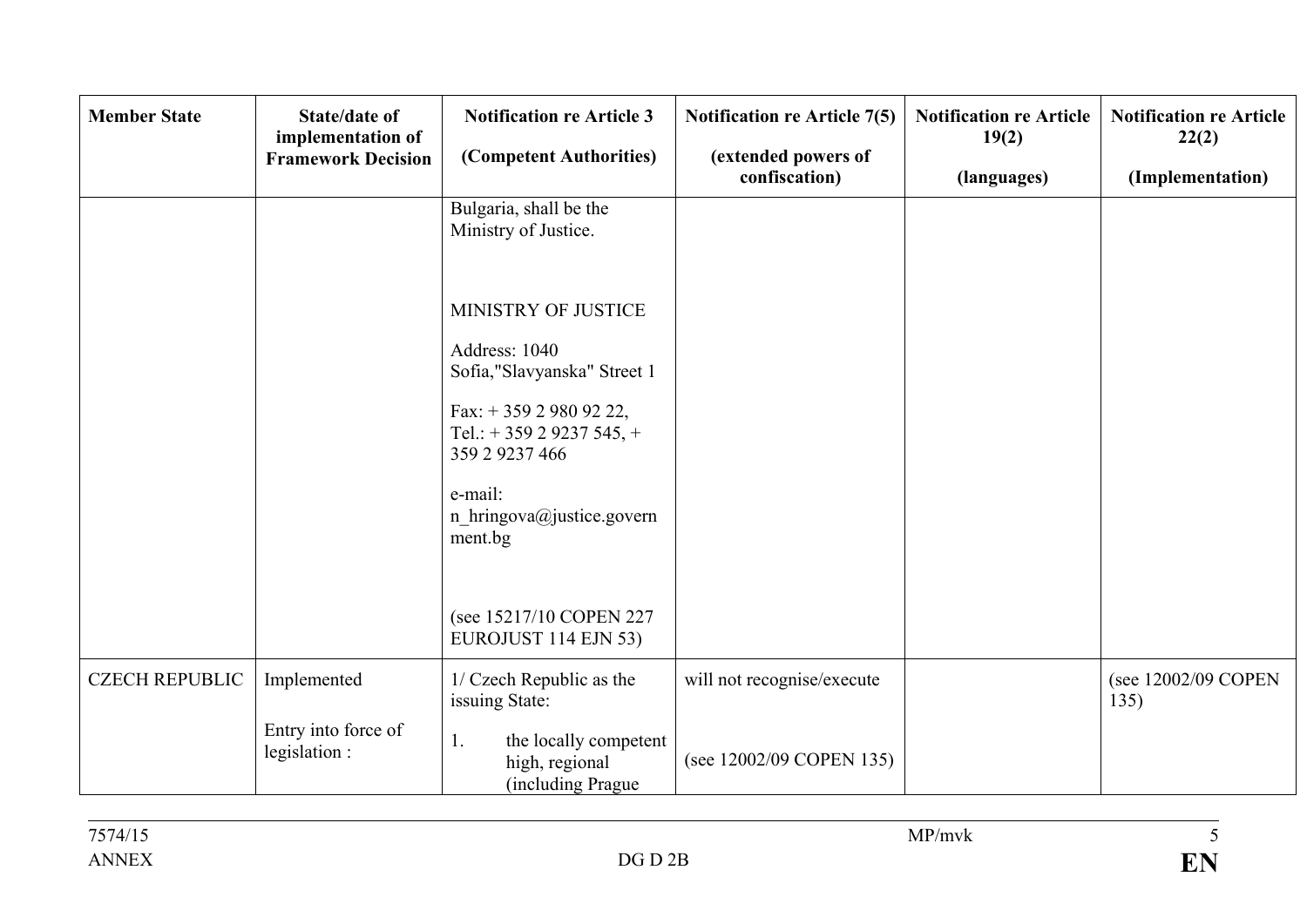| <b>Member State</b> | <b>State/date of</b><br>implementation of<br><b>Framework Decision</b> | <b>Notification re Article 3</b><br>(Competent Authorities)                                                                                                                                                              | <b>Notification re Article 7(5)</b><br>(extended powers of<br>confiscation) | <b>Notification re Article</b><br>19(2)<br>(languages) | <b>Notification re Article</b><br>22(2)<br>(Implementation) |
|---------------------|------------------------------------------------------------------------|--------------------------------------------------------------------------------------------------------------------------------------------------------------------------------------------------------------------------|-----------------------------------------------------------------------------|--------------------------------------------------------|-------------------------------------------------------------|
|                     | 1 January 2009                                                         | Municipal Court),<br>district (including<br><b>Brno Municipal</b><br>Court) and the<br>Supreme Court of the<br>Czech Republic;<br>2. Office of the<br>Government<br>Representation in<br>Property Affairs.               |                                                                             |                                                        |                                                             |
|                     |                                                                        | 2/ Czech Republic as the<br>executing State:<br>3. the locally<br>competent high and<br>regional courts and<br>Prague Municipal<br>Court;<br>Office of the<br>4.<br>Government<br>Representation in<br>Property Affairs. |                                                                             |                                                        |                                                             |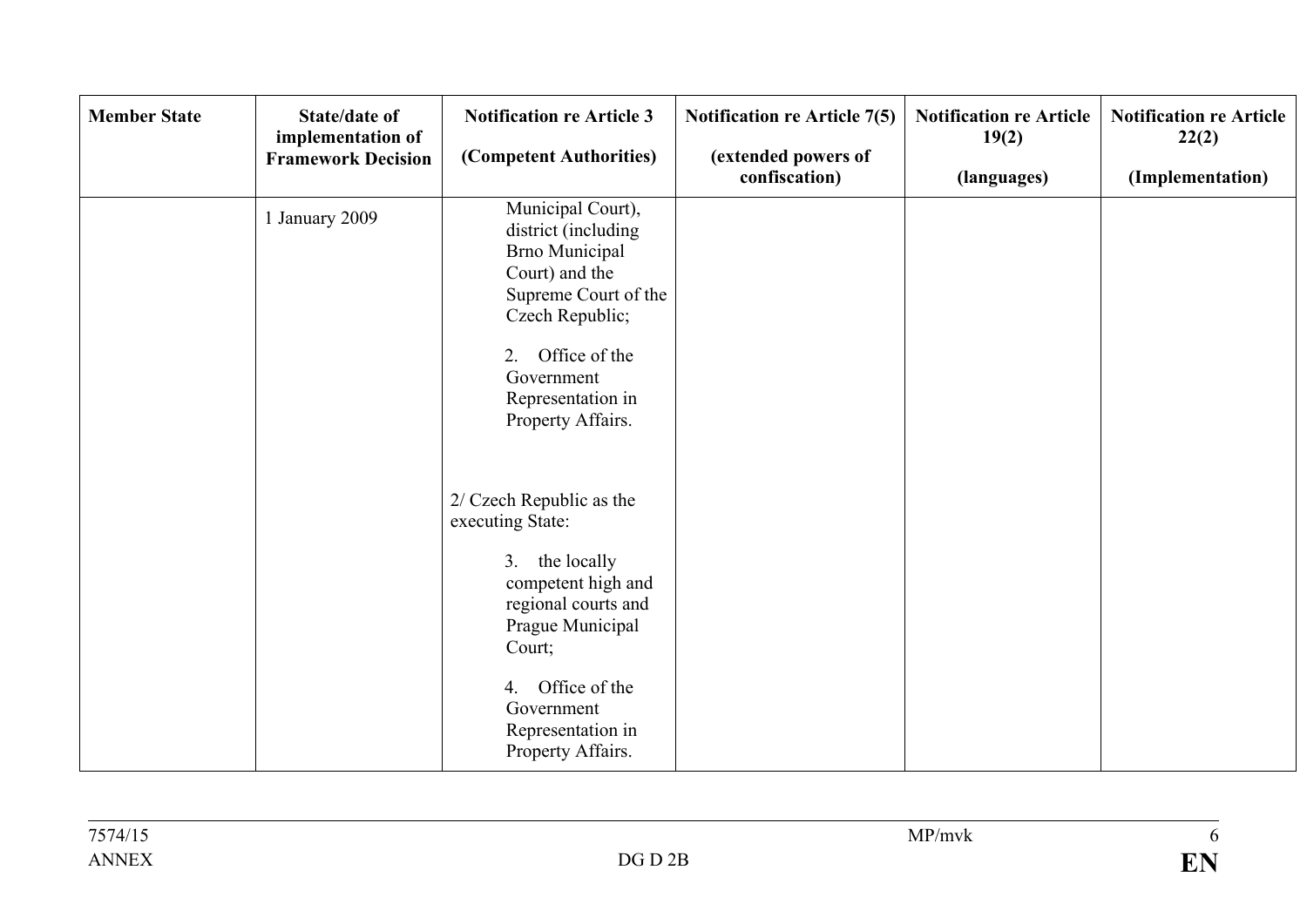| <b>Member State</b> | State/date of<br>implementation of<br><b>Framework Decision</b> | <b>Notification re Article 3</b><br>(Competent Authorities) | <b>Notification re Article 7(5)</b><br>(extended powers of<br>confiscation) | <b>Notification re Article</b><br>19(2)<br>(languages) | <b>Notification re Article</b><br>22(2)<br>(Implementation) |
|---------------------|-----------------------------------------------------------------|-------------------------------------------------------------|-----------------------------------------------------------------------------|--------------------------------------------------------|-------------------------------------------------------------|
|                     |                                                                 | (see 12002/09 COPEN135)                                     |                                                                             |                                                        |                                                             |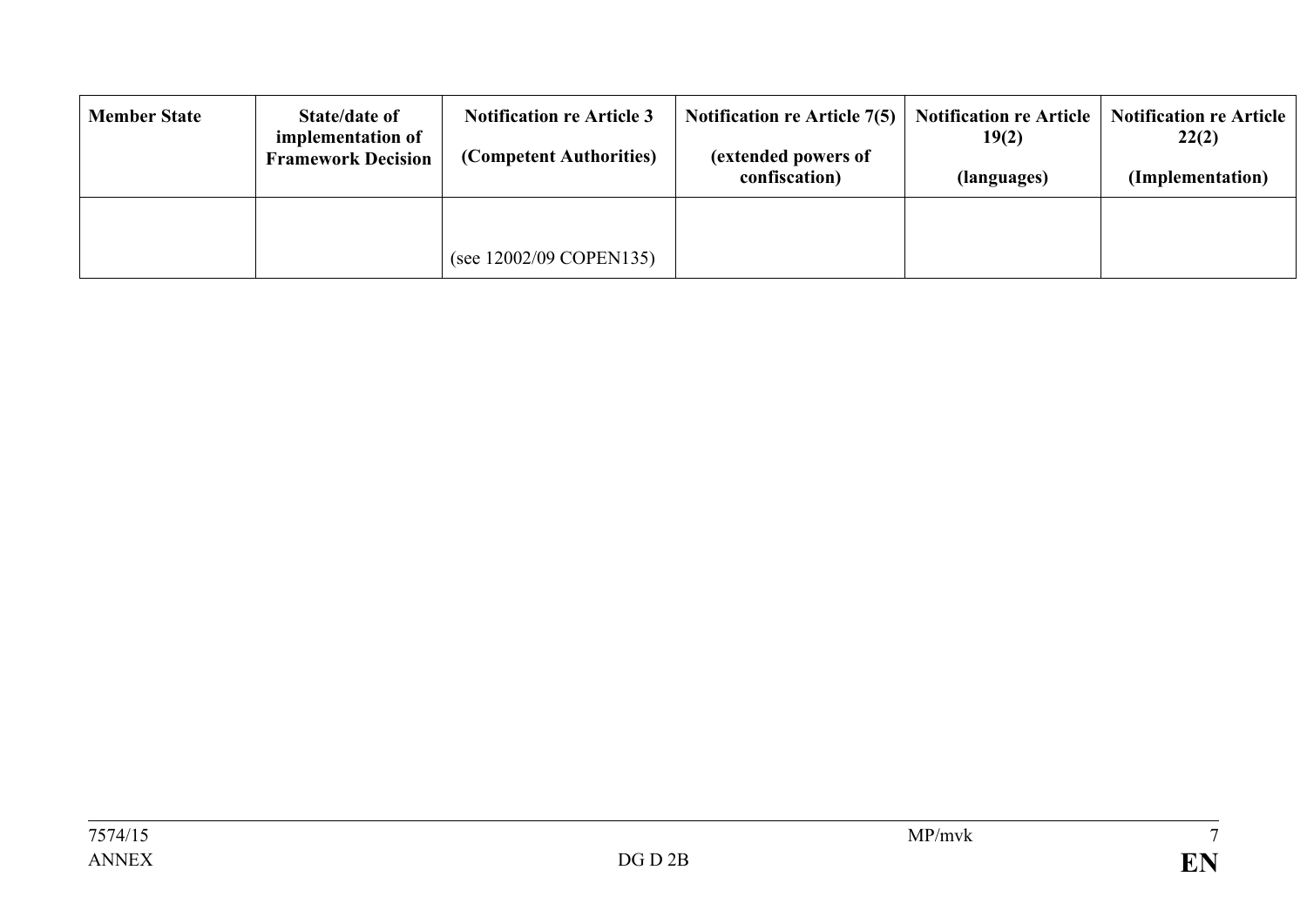| <b>Member State</b> | <b>State/date of</b><br>implementation of<br><b>Framework Decision</b> | <b>Notification re Article 3</b><br>(Competent Authorities)                                                                                                                                                                                                                                                     | <b>Notification re Article</b><br>7(5)<br>(extended powers of<br>confiscation) | <b>Notification re Article</b><br>19(2)<br>(languages) | <b>Notification re Article</b><br>22(2)<br>(Implementation) |
|---------------------|------------------------------------------------------------------------|-----------------------------------------------------------------------------------------------------------------------------------------------------------------------------------------------------------------------------------------------------------------------------------------------------------------|--------------------------------------------------------------------------------|--------------------------------------------------------|-------------------------------------------------------------|
| <b>DENMARK</b>      | Implemented<br>Entry into force of<br>legislation :<br>1 January 2005  | As issuing and executing<br>State:<br>Ministry of Justice. If it is<br>accompanied by the<br>certificate provided for, an<br>order may be transmitted to:<br>Ministry of Justice<br>Slotsholmsgade 10<br>1216 København K<br>Tel: +45 7226 8400<br>Fax: +45 3392 2689<br>Email: jm@jm.dk<br>(see doc. 15970/09) |                                                                                | Danish                                                 | (see doc. 15970/09)                                         |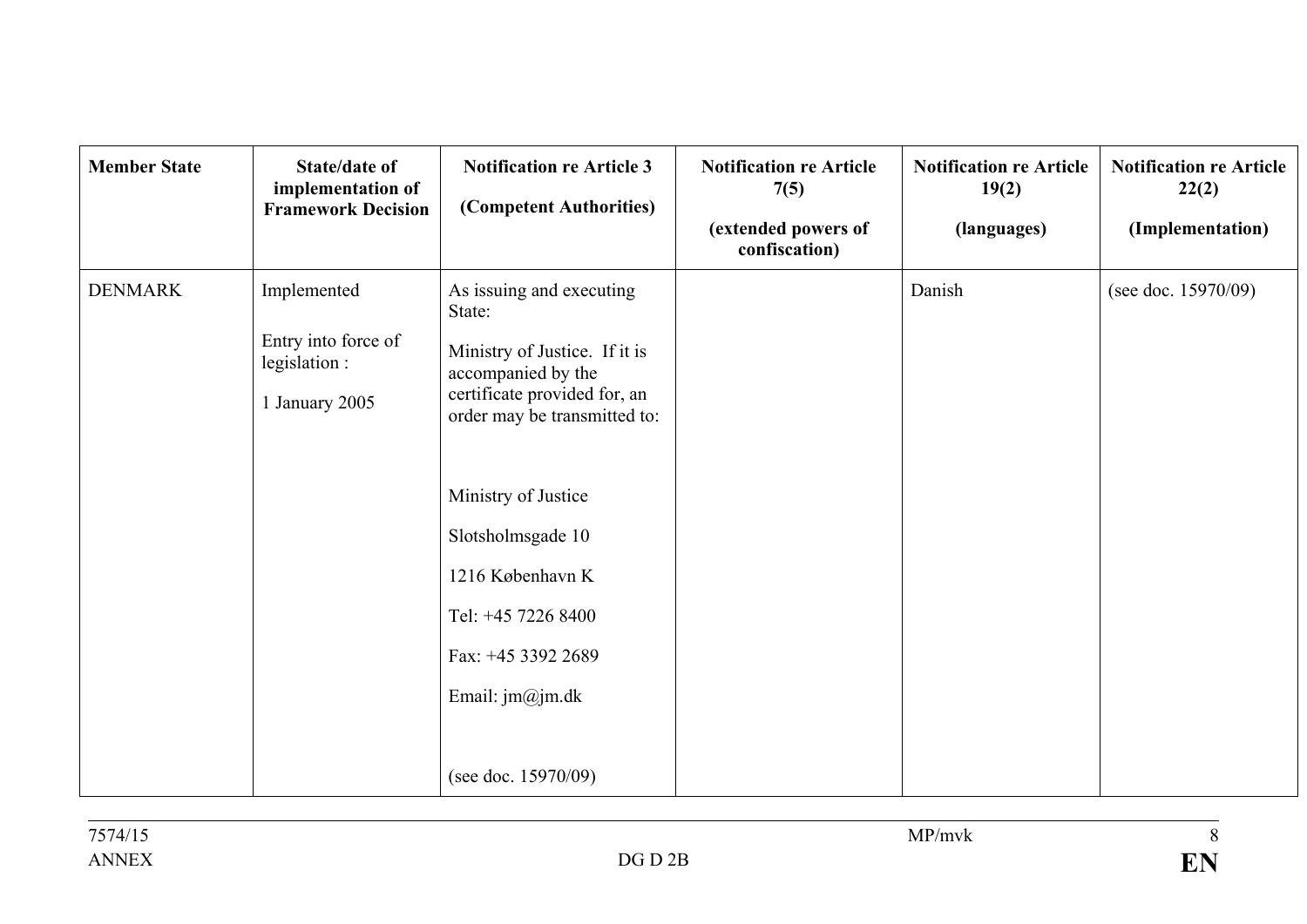| <b>Member State</b> | <b>State/date of</b><br>implementation of<br><b>Framework Decision</b>                                                        | <b>Notification re Article 3</b><br>(Competent Authorities) | <b>Notification re Article</b><br>7(5)<br>(extended powers of<br>confiscation) | <b>Notification re Article</b><br>19(2)<br>(languages)                                          | <b>Notification re Article</b><br>22(2)<br>(Implementation) |
|---------------------|-------------------------------------------------------------------------------------------------------------------------------|-------------------------------------------------------------|--------------------------------------------------------------------------------|-------------------------------------------------------------------------------------------------|-------------------------------------------------------------|
|                     |                                                                                                                               |                                                             |                                                                                |                                                                                                 |                                                             |
| <b>GERMANY</b>      | Implemented                                                                                                                   | State prosecutor<br>and                                     | will not recognise / execute                                                   | German                                                                                          | (see doc.: 17509/10)<br><b>COPEN 281)</b>                   |
|                     | Entry into force of<br>legislation :                                                                                          | Senatsverwaltung für Justiz<br>in Berlin                    |                                                                                | and                                                                                             |                                                             |
|                     | 22 October 2009                                                                                                               | (see doc.: 17509/10 COPEN<br>281)                           |                                                                                | official language of<br>other member States<br>which accept<br>confiscation orders in<br>German |                                                             |
| <b>ESTONIA</b>      | (The FD is in drafting)<br>process and will be<br>submitted to<br>Parliament in<br>September 2011 and<br>will be implemented) |                                                             |                                                                                |                                                                                                 |                                                             |
| <b>GREECE</b>       |                                                                                                                               |                                                             |                                                                                |                                                                                                 |                                                             |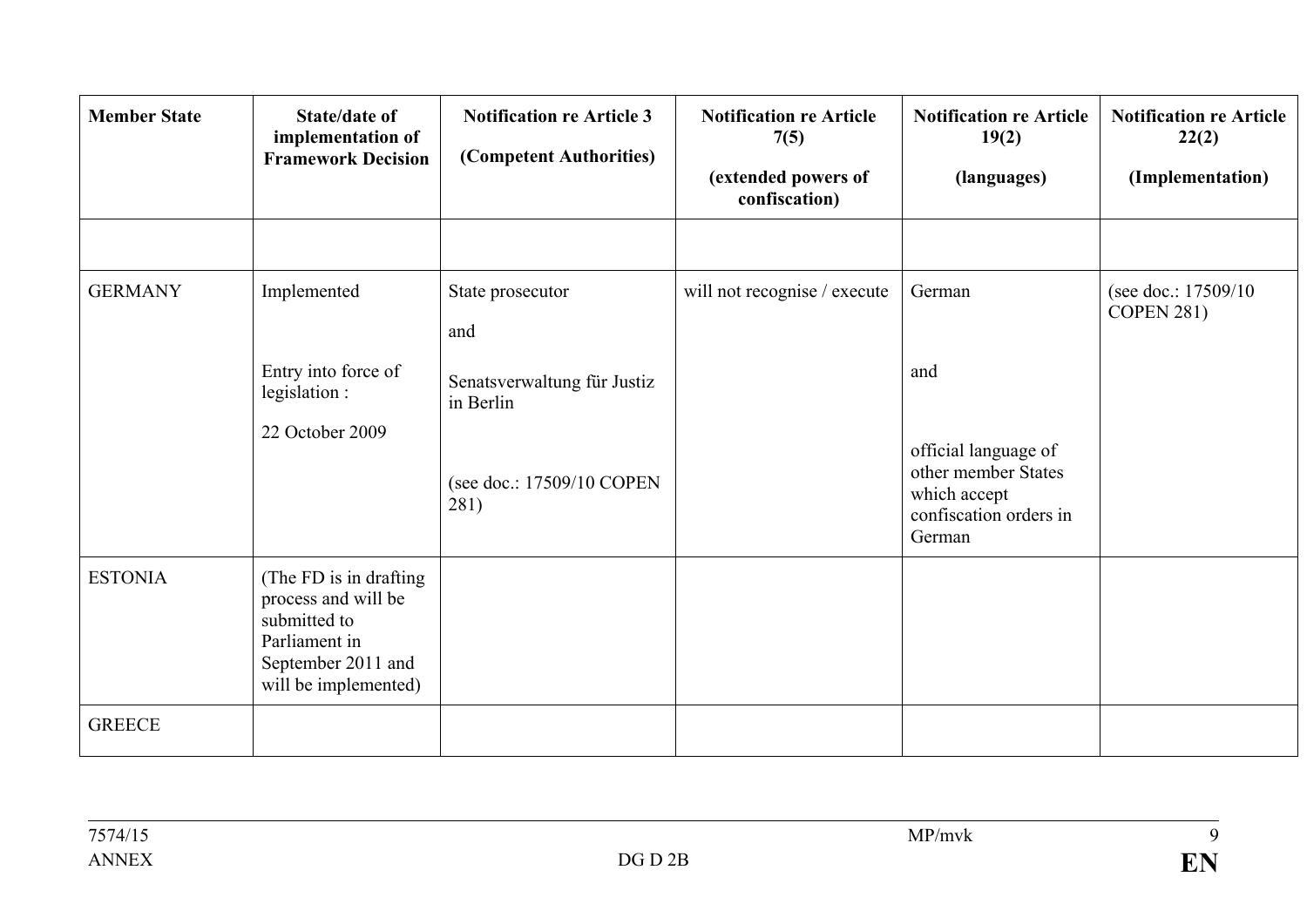| <b>Member State</b> | State/date of<br>implementation of<br><b>Framework Decision</b> | <b>Notification re Article 3</b><br>(Competent Authorities)                                                                                                                                                                        | <b>Notification re Article</b><br>7(5)<br>(extended powers of<br>confiscation) | <b>Notification re Article</b><br>19(2)<br>(languages) | <b>Notification re Article</b><br>22(2)<br>(Implementation) |
|---------------------|-----------------------------------------------------------------|------------------------------------------------------------------------------------------------------------------------------------------------------------------------------------------------------------------------------------|--------------------------------------------------------------------------------|--------------------------------------------------------|-------------------------------------------------------------|
| <b>SPAIN</b>        | Entry into force of<br>legislation :<br>11 March 2010           | The competent authority<br>where Spain is the issuing<br>state: -The Criminal court<br>responsible for enforcing the<br>decision in Spain<br>The competent authority                                                               |                                                                                | Spanish                                                | (see doc.: $5534/11$<br><b>COPEN 9 EUROJUST</b><br>8 EJN 4) |
|                     |                                                                 | where Spain is the executing<br>state: The Juzgado de lo<br>Penal (first instance criminal<br>court) which has jurisdiction<br>over the place where the<br>property is located<br>(see doc.: 5534/11 COPEN 9)<br>EUROJUST 8 EJN 4) |                                                                                |                                                        |                                                             |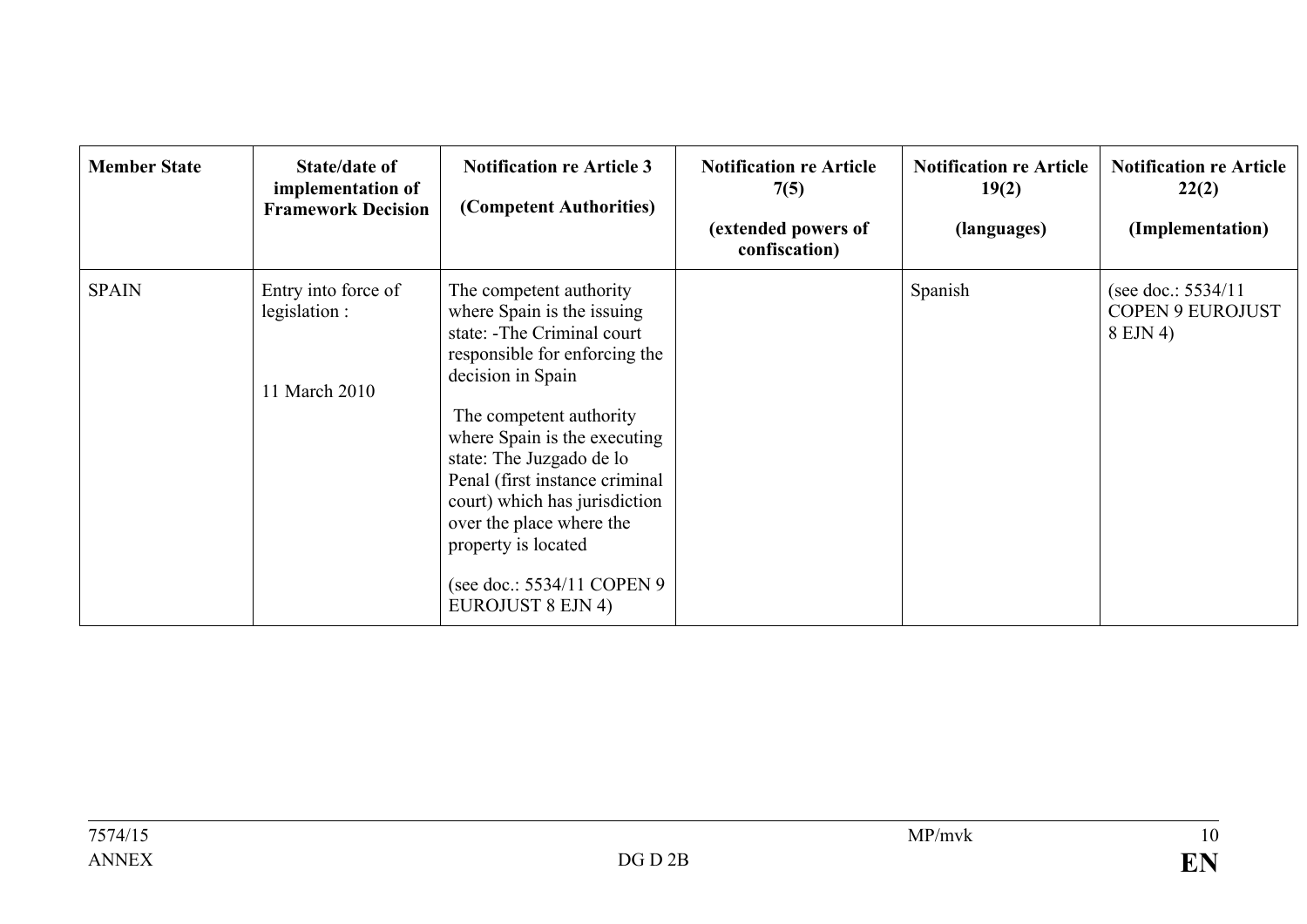| <b>Member State</b> | State/date of<br>implementation of<br><b>Framework Decision</b> | <b>Notification re Article 3</b><br>(Competent Authorities)                                                                                                                                                                                                                       | <b>Notification re Article</b><br>7(5)<br>(extended powers of<br>confiscation)                                                                             | <b>Notification re Article</b><br>19(2)<br>(languages) | <b>Notification re Article</b><br>22(2)<br>(Implementation) |
|---------------------|-----------------------------------------------------------------|-----------------------------------------------------------------------------------------------------------------------------------------------------------------------------------------------------------------------------------------------------------------------------------|------------------------------------------------------------------------------------------------------------------------------------------------------------|--------------------------------------------------------|-------------------------------------------------------------|
| <b>FRANCE</b>       | Implemented<br>Adoption of<br>legislation :<br>9 July 2010      | Pour l'article 3§1:<br>a) pour la mise à exécution<br>d'une décision de<br>confiscation :<br>les magistrats et officiers du<br>ministère public;<br>b) pour la réception d'une<br>demande de confiscation :<br>les procureurs de la<br>République territorialement<br>compétents. | La France n'a effectué<br>aucune déclaration au titre<br>de l'article 7, paragraphe 2<br>de la décision-cadre<br>(see doc.: 17038/10)<br><b>COPEN 272)</b> | French                                                 | (see doc.: $17038/10$ )<br><b>COPEN 272)</b>                |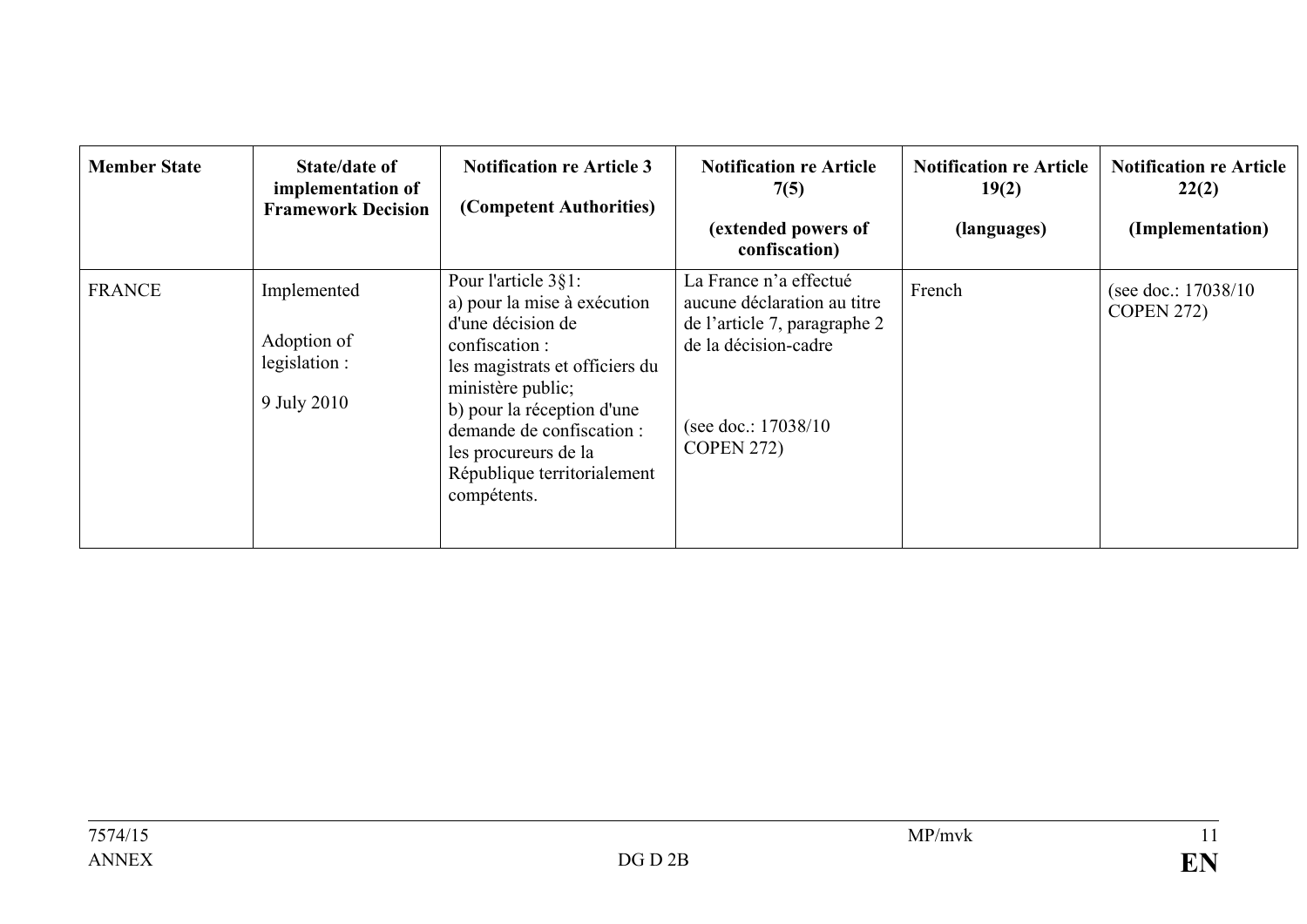| <b>Member State</b> | State/date of<br>implementation of<br><b>Framework Decision</b> | <b>Notification re Article 3</b><br>(Competent Authorities)                                                                                                                                                                                                                                                                                                                                                                                                                                                                                                            | <b>Notification re Article</b><br>7(5)<br>(extended powers of<br>confiscation)               | <b>Notification re Article</b><br>19(2)<br>(languages)          | <b>Notification re Article</b><br>22(2)<br>(Implementation) |
|---------------------|-----------------------------------------------------------------|------------------------------------------------------------------------------------------------------------------------------------------------------------------------------------------------------------------------------------------------------------------------------------------------------------------------------------------------------------------------------------------------------------------------------------------------------------------------------------------------------------------------------------------------------------------------|----------------------------------------------------------------------------------------------|-----------------------------------------------------------------|-------------------------------------------------------------|
| <b>CROATIA</b>      | Implemented as part<br>of the acquis $-1$ July<br>2013          | 1) When HR is executing<br>State:<br>a) The county state attorney's<br>offices for the place where<br>the property or objects are<br>located, or, in the case of<br>natural persons, where the<br>person in question is<br>permanently or temporarily<br>resident or stays, or, in the<br>case of legal persons, where<br>the person in question has its<br>registered seat (competent to<br>receive a decision on<br>confiscation);<br>b) the county courts<br>(competent to recognise and<br>execute a decision on<br>confiscation);<br>2) When HR is issuing State: | Will not recognise/execute<br>(see: 12335/14 COPEN<br>203 EUROJUST 140 EJN<br>$\frac{75}{2}$ | Croatian; English (in<br>urgent cases) on a<br>reciprocal basis | (see: 12335/14 COPEN<br><b>203 EUROJUST 140</b><br>EJN 75   |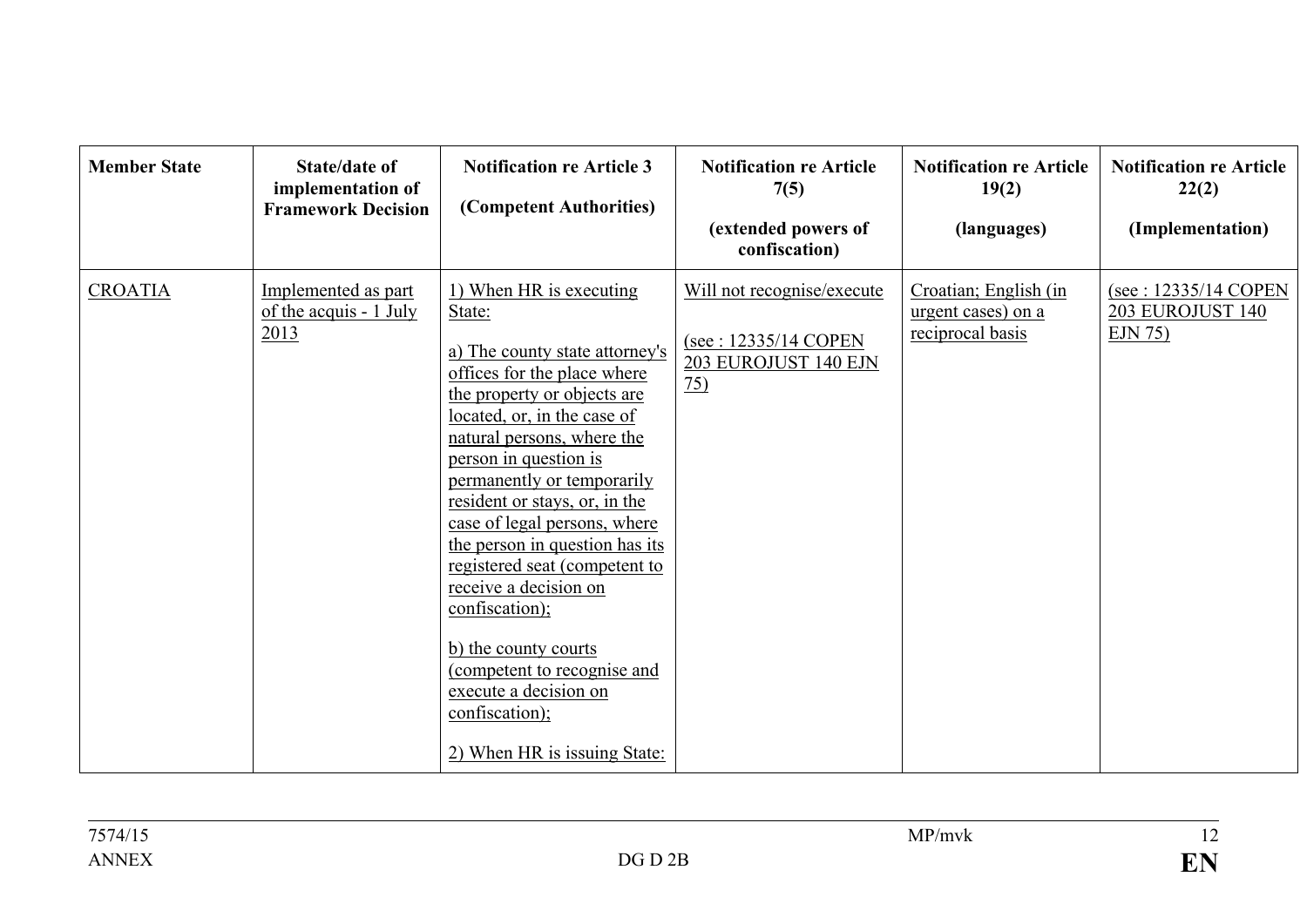| <b>Member State</b> | State/date of<br>implementation of<br><b>Framework Decision</b> | <b>Notification re Article 3</b><br>(Competent Authorities)                           | <b>Notification re Article</b><br>7(5)<br>(extended powers of<br>confiscation) | <b>Notification re Article</b><br>19(2)<br>(languages) | <b>Notification re Article</b><br>22(2)<br>(Implementation) |
|---------------------|-----------------------------------------------------------------|---------------------------------------------------------------------------------------|--------------------------------------------------------------------------------|--------------------------------------------------------|-------------------------------------------------------------|
|                     |                                                                 | - competent courts under<br>national law                                              |                                                                                |                                                        |                                                             |
|                     |                                                                 | (list provided in the doc.:<br>12335/14 COPEN 203<br>EUROJUST 140 EJN 75<br>Annex II) |                                                                                |                                                        |                                                             |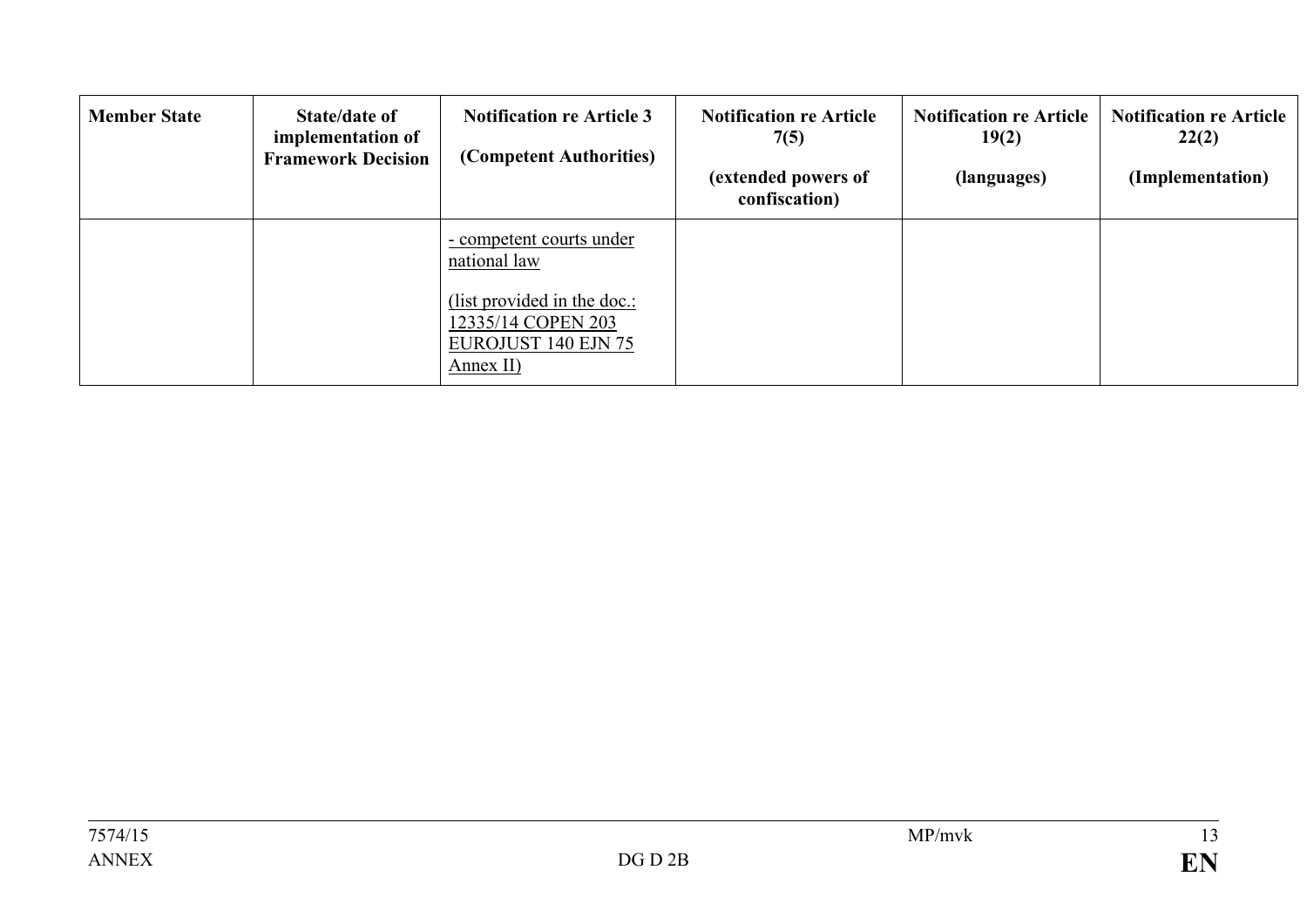| <b>Member State</b> | <b>State/date of</b><br>implementation of<br><b>Framework Decision</b> | <b>Notification re Article 3</b><br>(Competent Authorities) | <b>Notification re Article</b><br>7(5)<br>(extended powers of<br>confiscation) | <b>Notification re Article</b><br>19(2)<br>(languages) | <b>Notification re Article</b><br>22(2)<br>(Implementation) |
|---------------------|------------------------------------------------------------------------|-------------------------------------------------------------|--------------------------------------------------------------------------------|--------------------------------------------------------|-------------------------------------------------------------|
| <b>IRELAND</b>      |                                                                        |                                                             |                                                                                |                                                        |                                                             |
| <b>ITALY</b>        |                                                                        |                                                             |                                                                                |                                                        |                                                             |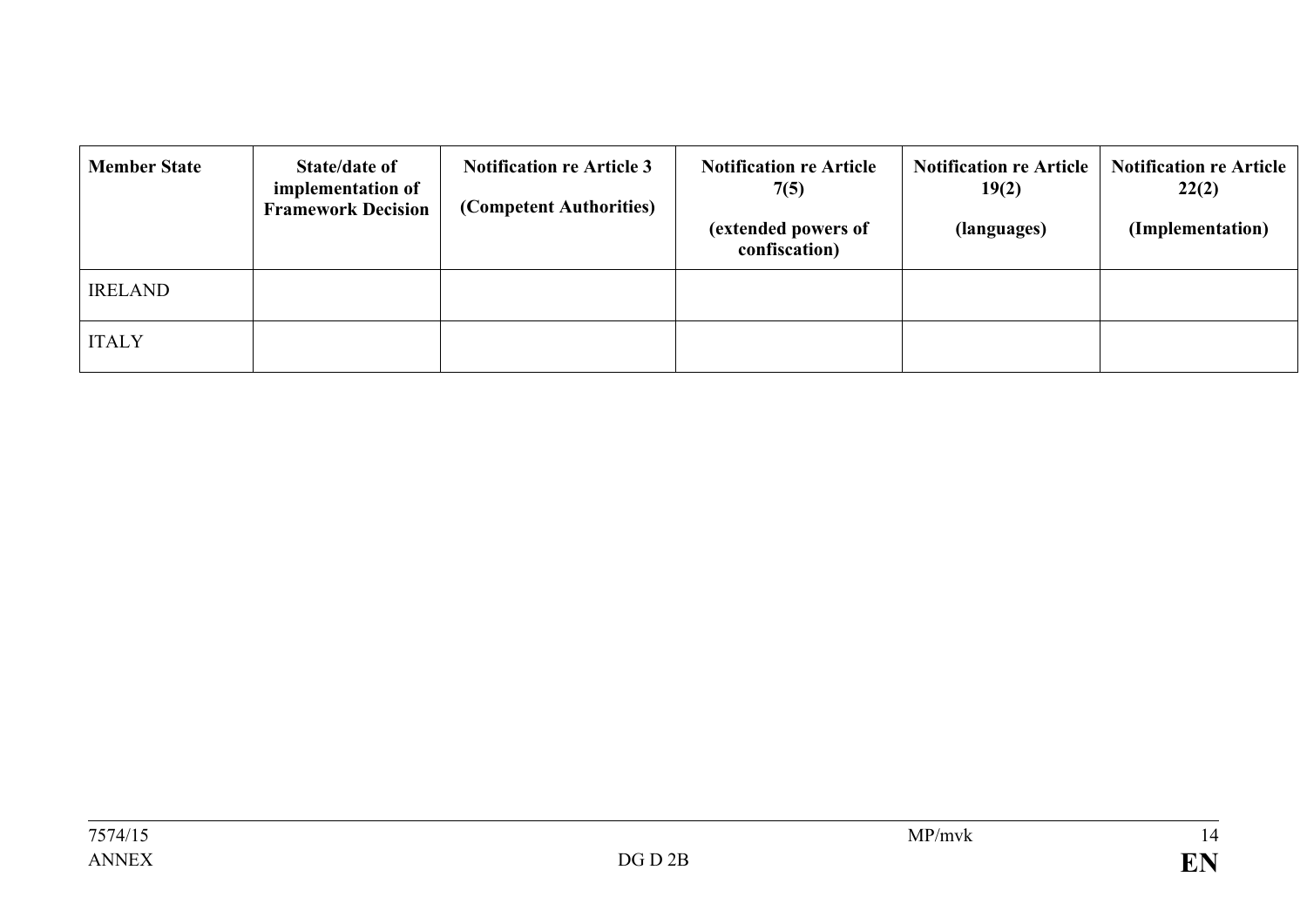| <b>Member State</b> | State/date of<br>implementation of<br><b>Framework Decision</b>                                                                                                                                                                  | <b>Notification re Article 3</b><br>(Competent Authorities)                                                                                                                       | <b>Notification re Article</b><br>7(5)<br>(extended powers of<br>confiscation) | <b>Notification re Article</b><br>19(2)<br>(languages) | <b>Notification re Article</b><br>22(2)<br>(Implementation) |
|---------------------|----------------------------------------------------------------------------------------------------------------------------------------------------------------------------------------------------------------------------------|-----------------------------------------------------------------------------------------------------------------------------------------------------------------------------------|--------------------------------------------------------------------------------|--------------------------------------------------------|-------------------------------------------------------------|
| <b>CYPRUS</b>       | Implemented<br>Entry into force of<br>legislation:<br>25 June 2010 with the<br>amending law (No.<br>$58(I)/10$ , of the<br>Prevention and<br>Suppression of Money<br>Laundering and<br><b>Terrorist Financing</b><br>Law of 2007 | Unit for Combating Money<br>Laundering (MOKAS),<br><b>Attorney General's Office</b><br>Tel: +357 22446018,<br>22446004<br>Fax: +357 22317063<br>E-mail:<br>mokas@mokas.law.gov.cy |                                                                                | Greek and English                                      |                                                             |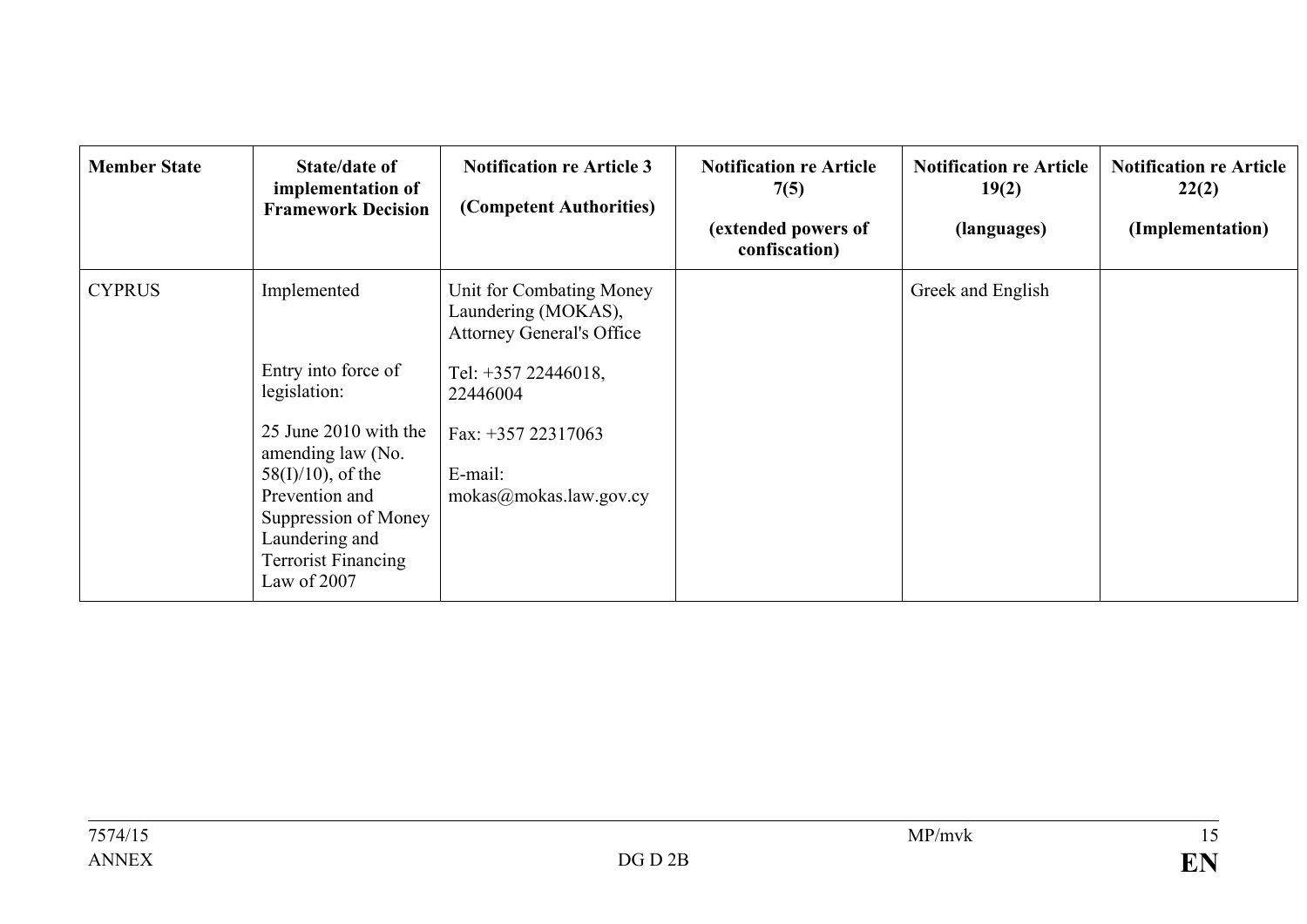| <b>Member State</b> | State/date of<br>implementation of<br><b>Framework Decision</b>     | <b>Notification re Article 3</b><br>(Competent Authorities)                                                                                                                                                                                                                                    | <b>Notification re Article</b><br>7(5)<br>(extended powers of<br>confiscation) | <b>Notification re Article</b><br>19(2)<br>(languages) | <b>Notification re Article</b><br>22(2)<br>(Implementation) |
|---------------------|---------------------------------------------------------------------|------------------------------------------------------------------------------------------------------------------------------------------------------------------------------------------------------------------------------------------------------------------------------------------------|--------------------------------------------------------------------------------|--------------------------------------------------------|-------------------------------------------------------------|
| <b>LATVIA</b>       | Implemented<br>Entry into force of<br>legislation :<br>14 July 2009 | Competent authority as<br>executing State:<br>any district (city) court<br>Competent authority as<br>issuing State: any court<br>Central authority:<br>Tieslietu ministrija (Ministry<br>of Justice)<br>Brīvības bulv. 36 - Riga<br>LV-1536<br>Latvia<br>tel.: $+37167036801$<br>+371 67285575 |                                                                                | Latvian                                                | (see: 15586/09 COPEN<br>224)                                |
|                     |                                                                     | fax: $+371670720823$                                                                                                                                                                                                                                                                           |                                                                                |                                                        |                                                             |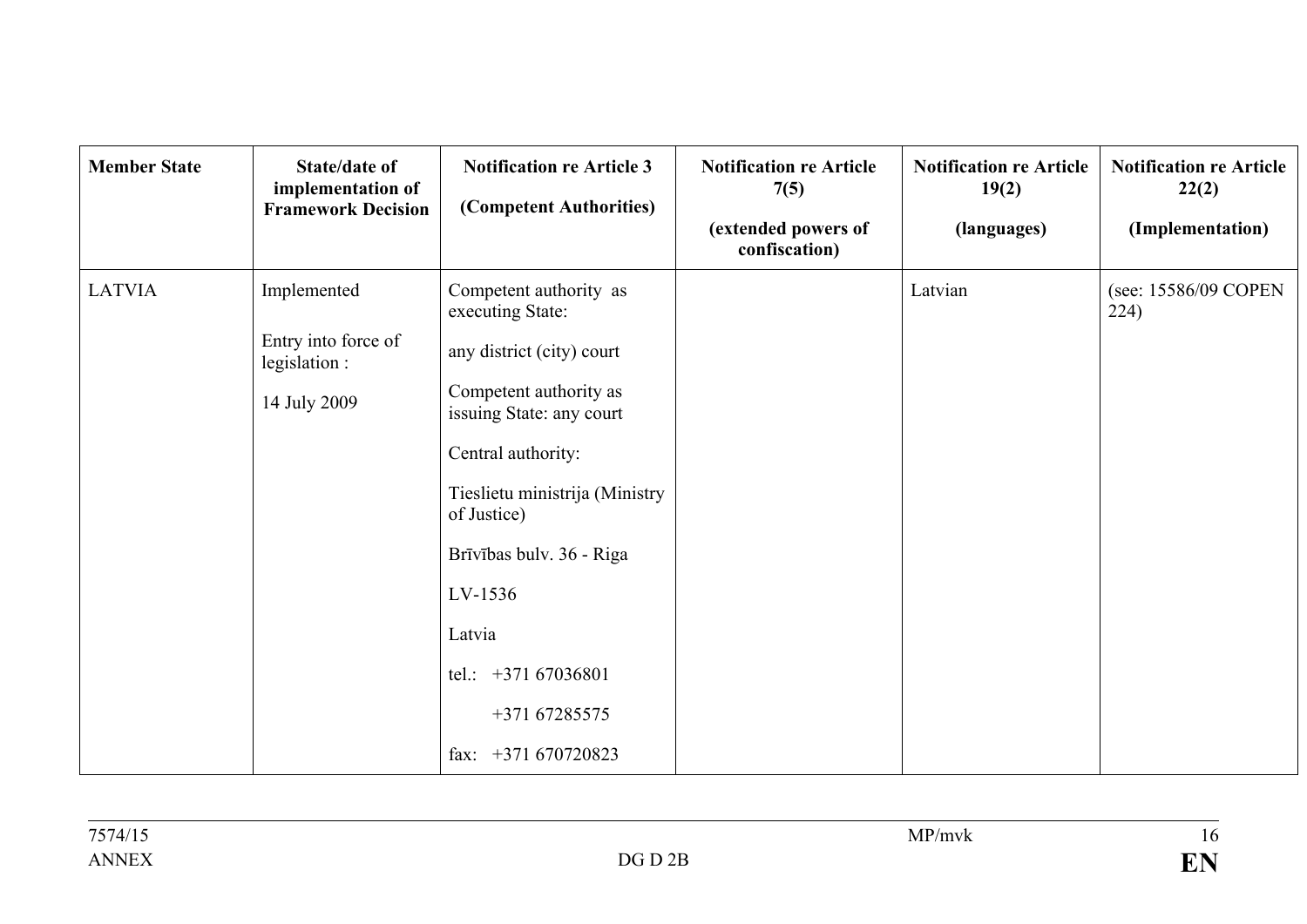| <b>Member State</b> | <b>State/date of</b><br>implementation of<br><b>Framework Decision</b> | <b>Notification re Article 3</b><br>(Competent Authorities)                                                                                                                                                                                                                                                                                         | <b>Notification re Article</b><br>7(5)<br>(extended powers of<br>confiscation)                                 | <b>Notification re Article</b><br>19(2)<br>(languages) | <b>Notification re Article</b><br>22(2)<br>(Implementation)         |
|---------------------|------------------------------------------------------------------------|-----------------------------------------------------------------------------------------------------------------------------------------------------------------------------------------------------------------------------------------------------------------------------------------------------------------------------------------------------|----------------------------------------------------------------------------------------------------------------|--------------------------------------------------------|---------------------------------------------------------------------|
|                     |                                                                        | e-mail:<br>tm.kanceleja@tm.gov.lv<br>(see doc. $15586/09$ )                                                                                                                                                                                                                                                                                         |                                                                                                                |                                                        |                                                                     |
| <b>LITHUANIA</b>    | Implemented<br>Entry into force of<br>legislation:<br>21 March 2013    | 1) Competent authority as<br>executing State:<br>District courts<br>2) Competent authority as<br>issuing State:<br>Courts of general<br>jurisdiction (district courts,<br>regional courts, the<br>Lithuanian Court of Appeal<br>and the Supreme Court of<br>Lithuania)<br>Central authority:<br>Ministry of Justice of the<br>Republic of Lithuania | will recognise/execute<br>(only when this consistent<br>with the national law of the<br>Republic of Lithuania) | Lithuanian, English                                    | (see doc.: 17911/13)<br>COPEN 248<br><b>EUROJUST 149 EJN</b><br>80) |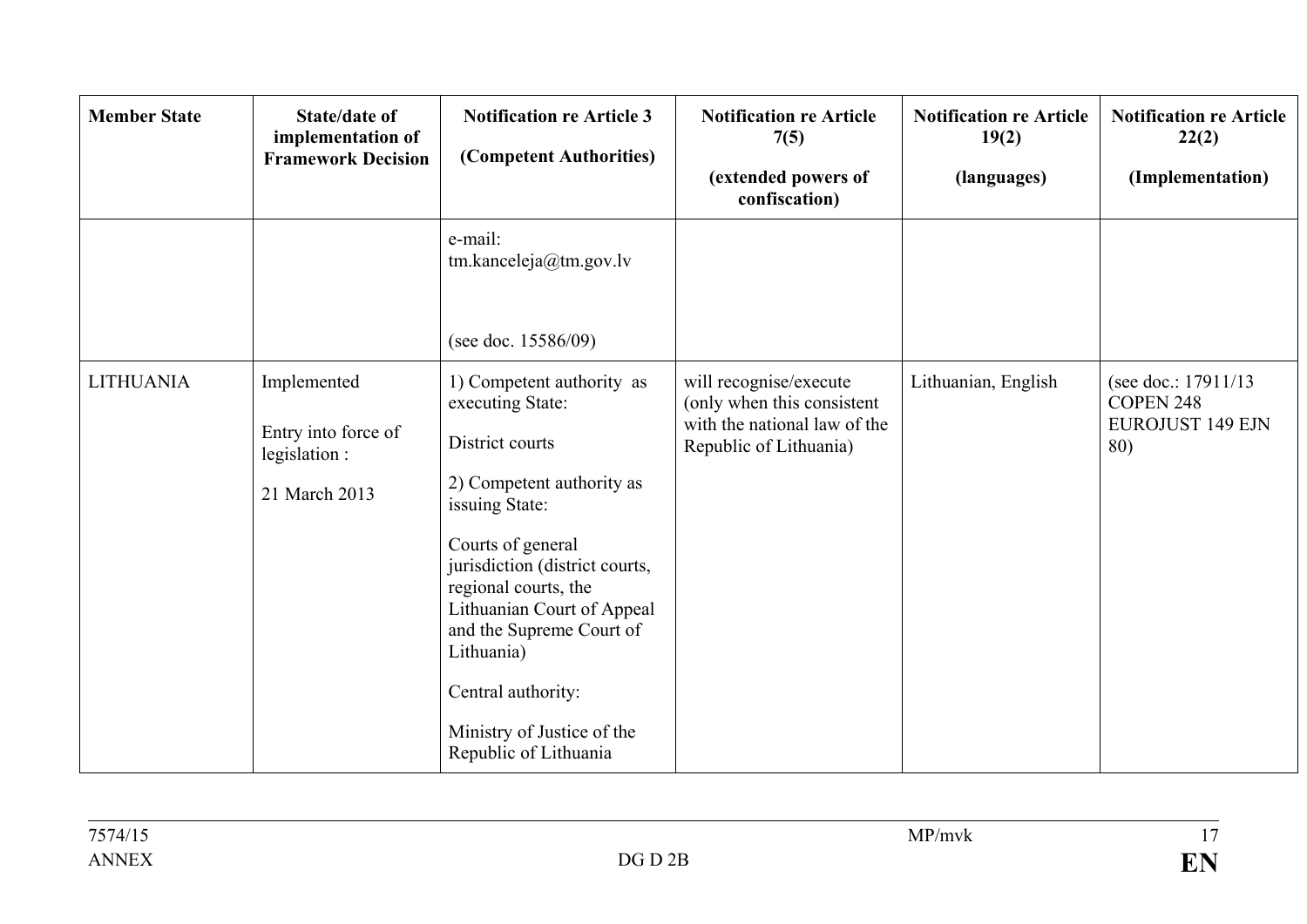| <b>Member State</b> | <b>State/date of</b><br>implementation of<br><b>Framework Decision</b>               | <b>Notification re Article 3</b><br>(Competent Authorities)                                                                                               | <b>Notification re Article</b><br>7(5)<br>(extended powers of<br>confiscation) | <b>Notification re Article</b><br>19(2)<br>(languages) | <b>Notification re Article</b><br>22(2)<br>(Implementation) |
|---------------------|--------------------------------------------------------------------------------------|-----------------------------------------------------------------------------------------------------------------------------------------------------------|--------------------------------------------------------------------------------|--------------------------------------------------------|-------------------------------------------------------------|
|                     |                                                                                      | Gedimino pr. 30/12,<br>LT-01104, Vilnius,<br>Lithuania<br>Tel: +370 5266 2933<br>Fax: +370 5262 5940<br>(see doc.: 17911/13 COPEN<br>248 EUROJUST 149 EJN |                                                                                |                                                        |                                                             |
| <b>LUXEMBOURG</b>   |                                                                                      | 80)                                                                                                                                                       | will not recognise/execute                                                     |                                                        |                                                             |
|                     |                                                                                      |                                                                                                                                                           | (see 13075/06 COPEN 98)                                                        |                                                        |                                                             |
| <b>HUNGARY</b>      | Implemented<br>(official notification<br>containing relevant<br>declarations will be | If Hungary is the executing<br>State, implementation<br>measures are undertaken by<br>the local court operating in<br>the County Court. The               |                                                                                | Hungarian                                              | Yes                                                         |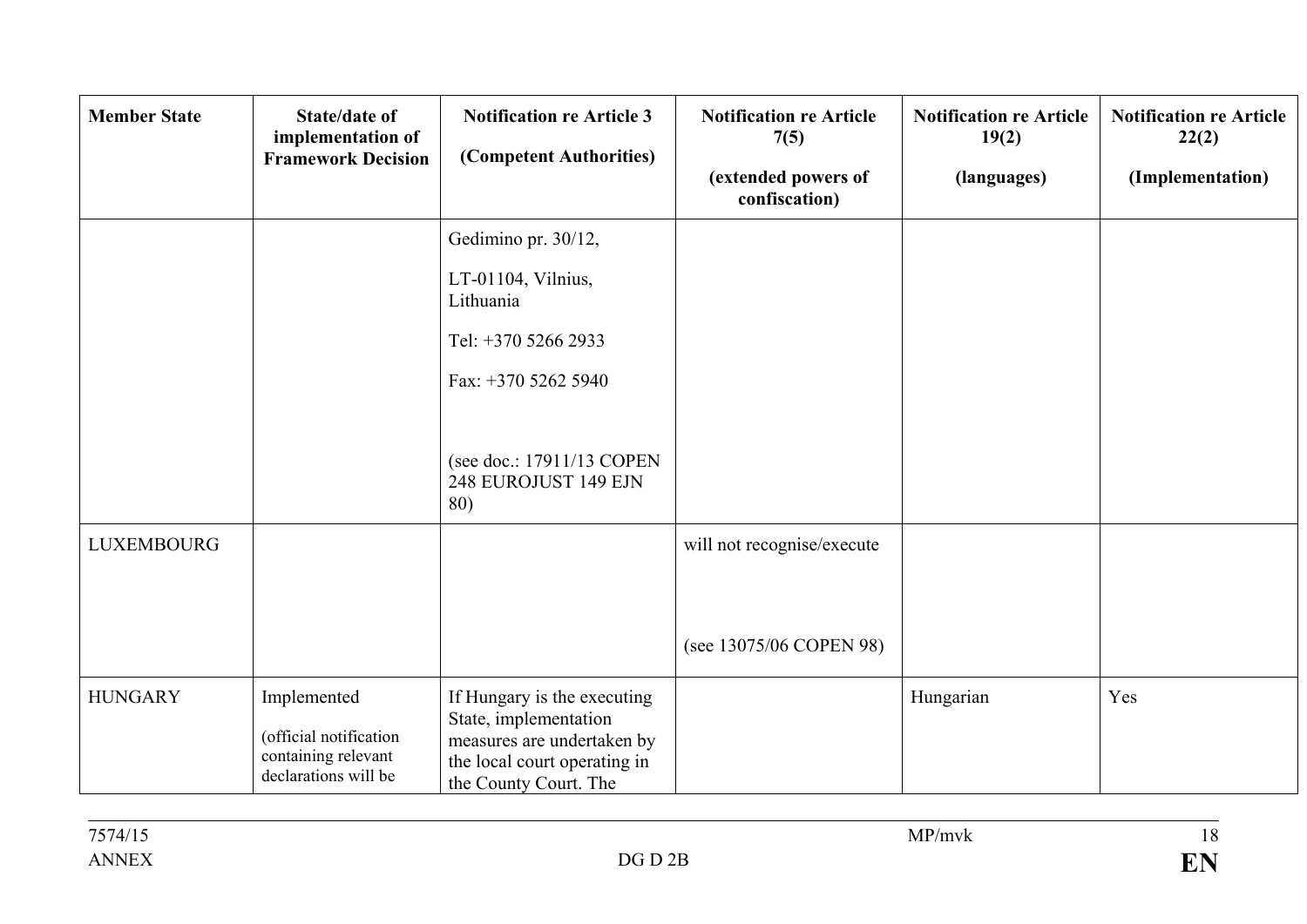| submitted to GSC)<br>competence of the local<br>court grounds on<br>a) the location of the asset or<br>Entry into force of<br>item which is covered by the<br>legislation :<br>order from the Member State<br>to implement confiscation,<br>8 January 2009<br><sub>or</sub><br>b) if the location of the asset<br>or item is unknown<br>ba) the place of abode of the<br>accused, or in the absence of<br>such, the place of residence,<br><sub>or</sub><br>bb) if the order from the<br>Member State to implement<br>confiscation is directed<br>against a legal entity, the<br>seat of the legal entity. | <b>Member State</b> | <b>State/date of</b><br>implementation of<br><b>Framework Decision</b> | <b>Notification re Article 3</b><br>(Competent Authorities) | <b>Notification re Article</b><br>7(5)<br>(extended powers of<br>confiscation) | <b>Notification re Article</b><br>19(2)<br>(languages) | <b>Notification re Article</b><br>22(2)<br>(Implementation) |
|------------------------------------------------------------------------------------------------------------------------------------------------------------------------------------------------------------------------------------------------------------------------------------------------------------------------------------------------------------------------------------------------------------------------------------------------------------------------------------------------------------------------------------------------------------------------------------------------------------|---------------------|------------------------------------------------------------------------|-------------------------------------------------------------|--------------------------------------------------------------------------------|--------------------------------------------------------|-------------------------------------------------------------|
| measures are undertaken by                                                                                                                                                                                                                                                                                                                                                                                                                                                                                                                                                                                 |                     |                                                                        | The implementation                                          |                                                                                |                                                        |                                                             |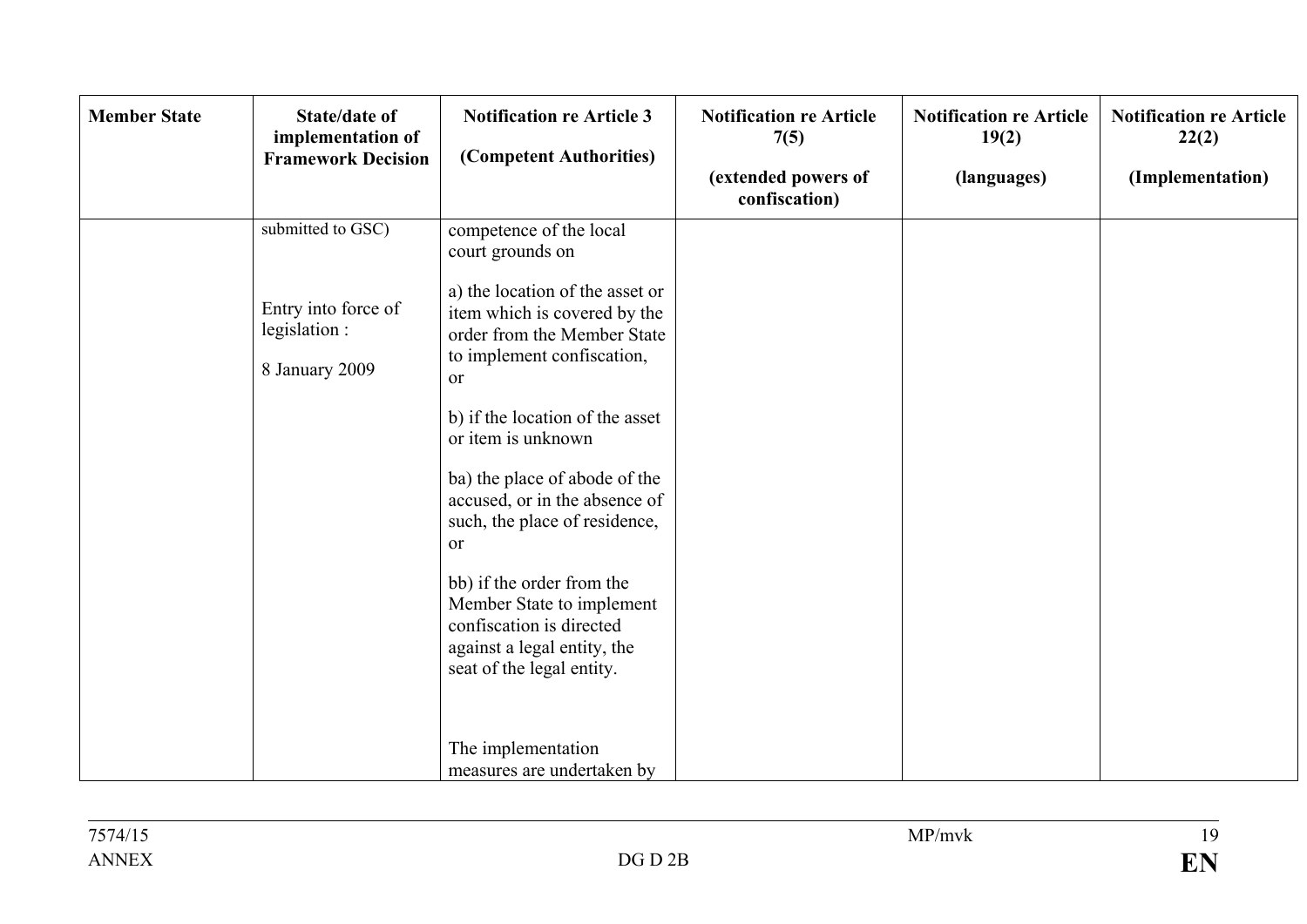| <b>Member State</b><br><b>State/date of</b><br>implementation of<br><b>Framework Decision</b> | <b>Notification re Article 3</b><br>(Competent Authorities)                                                                                                                                                                                                                                                                                                                                                                                                                                                                                                                                                                                                                                                                                                                   | <b>Notification re Article</b><br>7(5)<br>(extended powers of<br>confiscation) | <b>Notification re Article</b><br>19(2)<br>(languages) | <b>Notification re Article</b><br>22(2)<br>(Implementation) |
|-----------------------------------------------------------------------------------------------|-------------------------------------------------------------------------------------------------------------------------------------------------------------------------------------------------------------------------------------------------------------------------------------------------------------------------------------------------------------------------------------------------------------------------------------------------------------------------------------------------------------------------------------------------------------------------------------------------------------------------------------------------------------------------------------------------------------------------------------------------------------------------------|--------------------------------------------------------------------------------|--------------------------------------------------------|-------------------------------------------------------------|
|                                                                                               | the Central District Court of<br>Buda for matters in<br>Budapest. If the competent<br>court cannot be otherwise<br>established, or if the asset<br>which is the subject of the<br>sanction for definitive<br>deprivation, the order is<br>accepted by the Central<br>District Court of Buda,<br>which takes measures to<br>enforce the order.<br>If Hungary is the issuing<br>state, a court under whose<br>procedures confiscation or<br>confiscation of assets may be<br>implemented may take<br>measures for implementation<br>of confiscation of an item<br>used, or intended to be used,<br>in any Member State of the<br>European Union by making<br>a direct request towards the<br>judicial authority in the<br>Member State within whose<br>scope and competency the |                                                                                |                                                        |                                                             |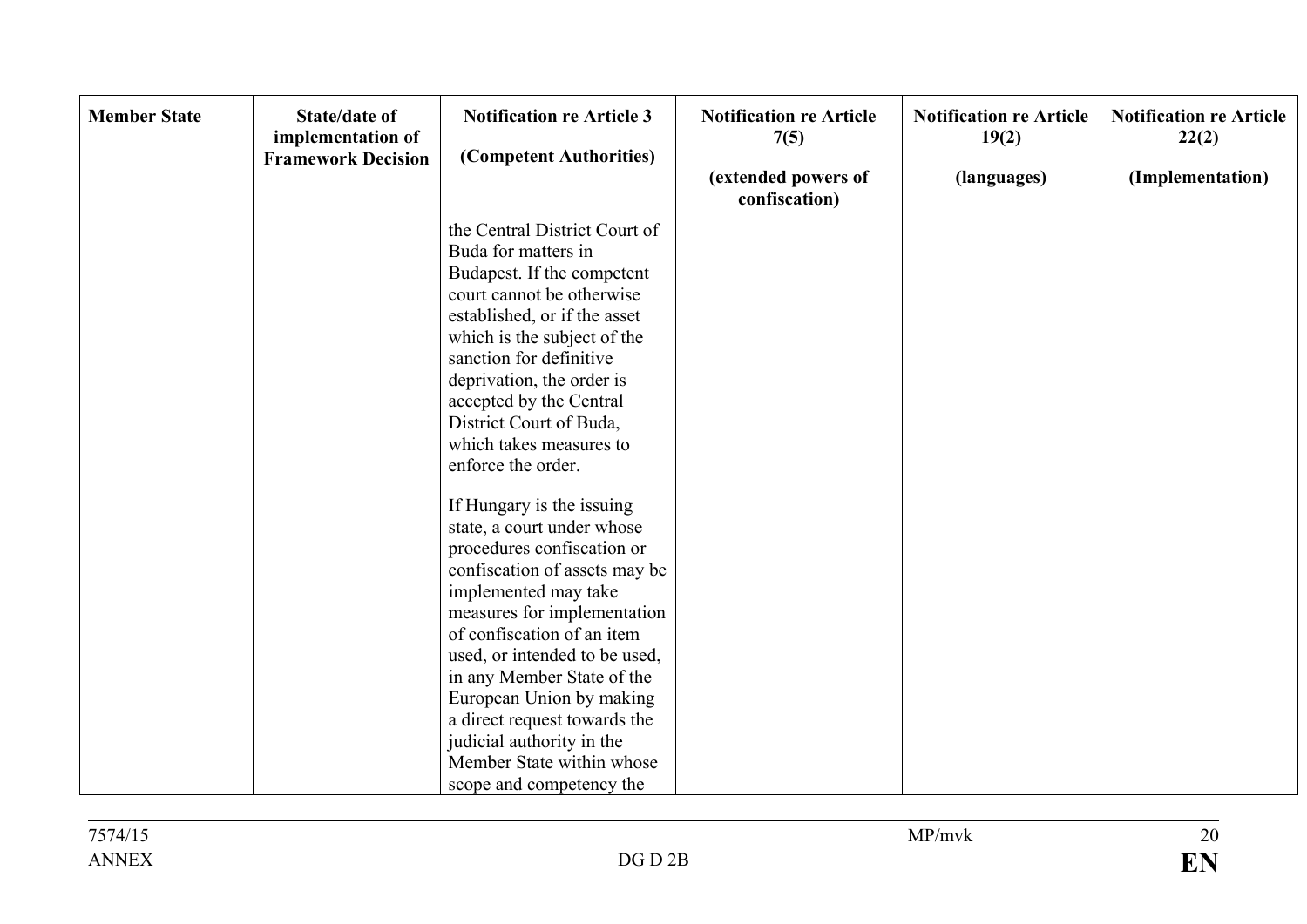| <b>Member State</b> | <b>State/date of</b><br>implementation of<br><b>Framework Decision</b> | <b>Notification re Article 3</b><br>(Competent Authorities) | <b>Notification re Article</b><br>7(5)<br>(extended powers of<br>confiscation) | <b>Notification re Article</b><br>19(2)<br>(languages) | <b>Notification re Article</b><br>22(2)<br>(Implementation) |
|---------------------|------------------------------------------------------------------------|-------------------------------------------------------------|--------------------------------------------------------------------------------|--------------------------------------------------------|-------------------------------------------------------------|
|                     |                                                                        | matter falls.                                               |                                                                                |                                                        |                                                             |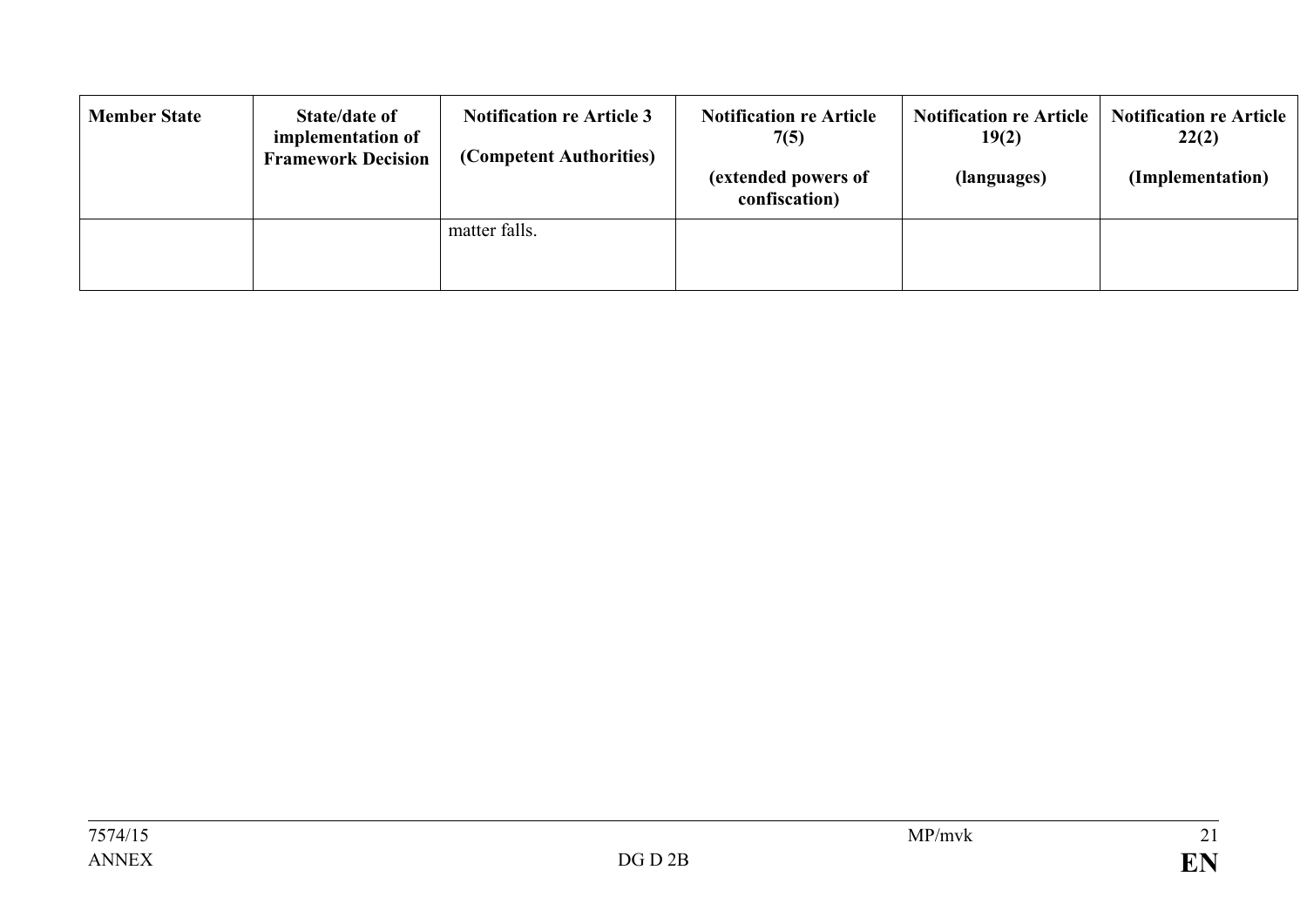| <b>Member State</b> | State/date of<br>implementation of<br><b>Framework Decision</b>                                                                          | <b>Notification re Article 3</b><br>(Competent Authorities)                                                                                                                      | <b>Notification re Article</b><br>7(5)<br>(extended powers of<br>confiscation) | <b>Notification re Article</b><br>19(2)<br>(languages) | <b>Notification re Article</b><br>22(2)<br>(Implementation) |
|---------------------|------------------------------------------------------------------------------------------------------------------------------------------|----------------------------------------------------------------------------------------------------------------------------------------------------------------------------------|--------------------------------------------------------------------------------|--------------------------------------------------------|-------------------------------------------------------------|
| <b>MALTA</b>        | Implemented<br>Entered into force on:<br>22 October 2010 and<br>started to apply to<br>decisions issued after<br>the 24 November<br>2008 | Office of the Attorney<br>General<br>The Palace<br>Valletta, Malta<br>Tel: +356 2568 3144<br>Fax: $+356$ 2568 3103<br>E-mail: agmla.mjha@gov.mt<br>(doc.: 16711/10 COPEN<br>263) |                                                                                | Maltese/English                                        | (doc.: 16711/10)<br><b>COPEN 263)</b>                       |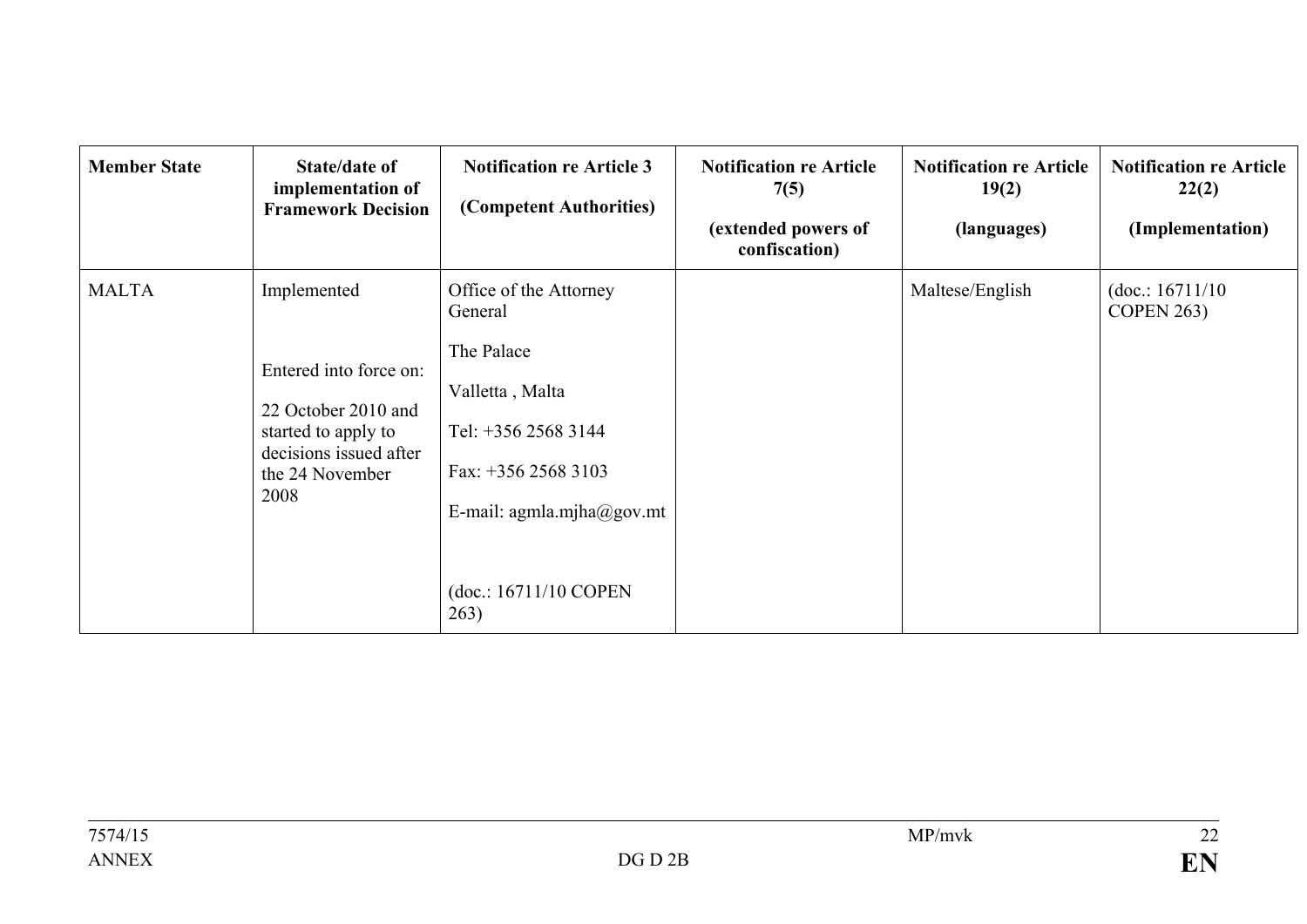| <b>Member State</b>              | <b>State/date of</b><br>implementation of<br><b>Framework Decision</b> | <b>Notification re Article 3</b><br>(Competent Authorities)                                                                                                                                                                                                                                    | <b>Notification re Article 7(5)</b><br>(extended powers of<br>confiscation) | <b>Notification re Article</b><br>19(2)<br>(languages)                                           | <b>Notification re Article</b><br>22(2)<br>(Implementation) |
|----------------------------------|------------------------------------------------------------------------|------------------------------------------------------------------------------------------------------------------------------------------------------------------------------------------------------------------------------------------------------------------------------------------------|-----------------------------------------------------------------------------|--------------------------------------------------------------------------------------------------|-------------------------------------------------------------|
| <b>THE</b><br><b>NETHERLANDS</b> | Implemented<br>Entry into force of<br>legislation:<br>1 June 2009      | Centraal Justitieel<br>Incassobureau<br>Afdeling Executie<br>Grensoverschrijdende<br>Sancties<br>Centrale Autoriteit<br>Postbus 185<br>8900 AD Leeuwarden<br>$T: 0031(0) 58 - 2533700$<br>Fax: 0031 (0) 58 - 253 3030<br>E-mail:<br>centralauthority@cjib.minju<br>s.nl<br>(see doc. 12709/09) |                                                                             | English and Dutch and<br>all other official EU<br>languages if together<br>with a EN translation | (see doc. 12709/09)                                         |
| <b>AUSTRIA</b>                   | Implemented<br>Entry into force of                                     | Austria as the issuing state:<br>district courts                                                                                                                                                                                                                                               | will not recognise/execute                                                  | German. Certificates in<br>other languages will be<br>accepted on a reciprocal<br>basis          | (see 5880/08 COPEN<br>18)                                   |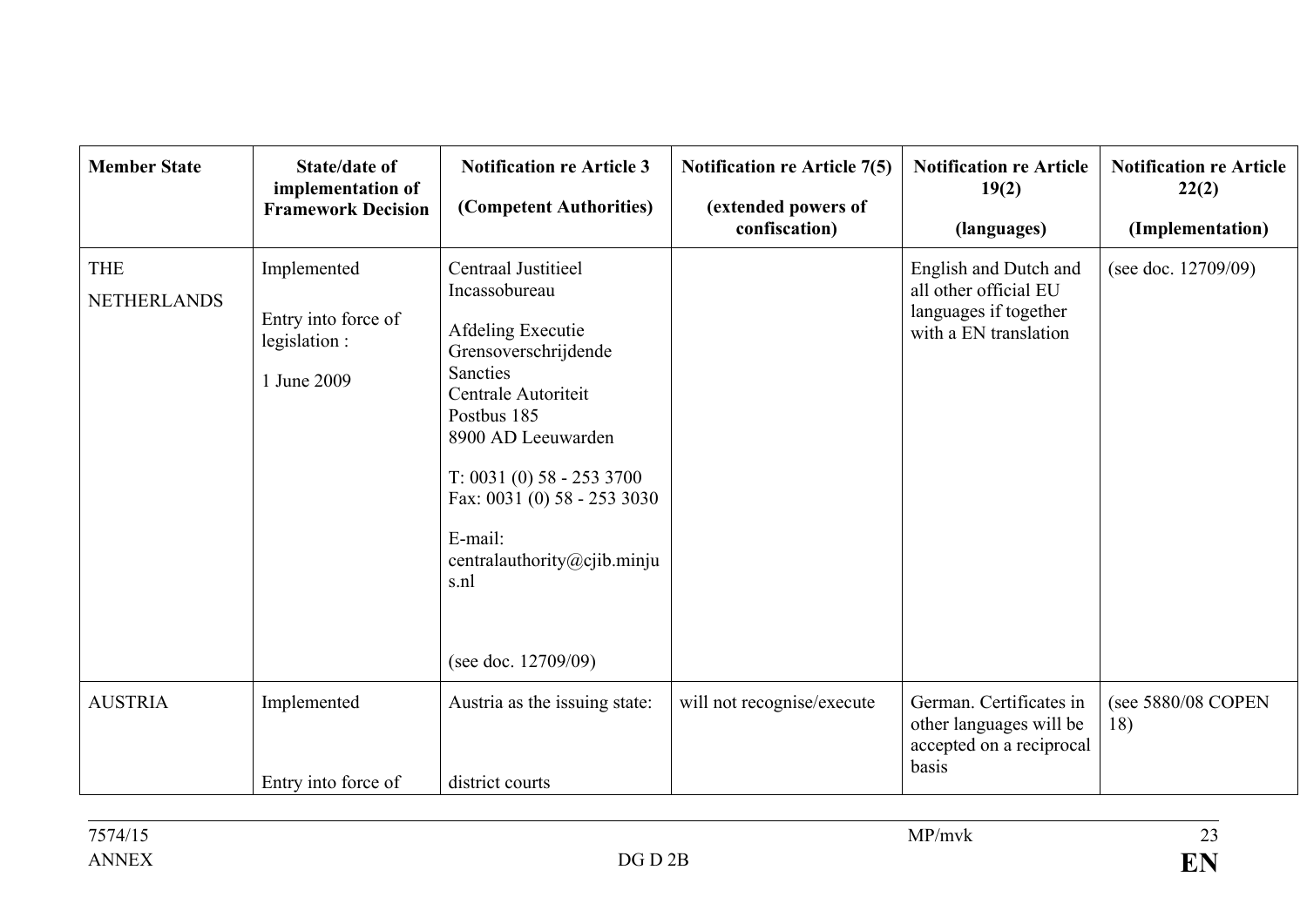| <b>Member State</b> | <b>State/date of</b><br>implementation of<br><b>Framework Decision</b> | <b>Notification re Article 3</b><br>(Competent Authorities)                                                          | <b>Notification re Article 7(5)</b><br>(extended powers of<br>confiscation) | <b>Notification re Article</b><br>19(2)<br>(languages) | <b>Notification re Article</b><br>22(2)<br>(Implementation) |
|---------------------|------------------------------------------------------------------------|----------------------------------------------------------------------------------------------------------------------|-----------------------------------------------------------------------------|--------------------------------------------------------|-------------------------------------------------------------|
|                     | legislation:<br>1 July 2007                                            | (Bezirksgerichte) and the<br>regional courts<br>(Landesgerichte)                                                     | (see 5880/08 COPEN 18)                                                      | (see 5880/08 COPEN<br>18)                              |                                                             |
|                     |                                                                        | Austria as the executing<br>state:<br>regional courts<br>(Landesgerichte)<br>(for a detailed list see                |                                                                             |                                                        |                                                             |
|                     |                                                                        | 5880/08 COPEN 18)                                                                                                    |                                                                             |                                                        |                                                             |
| <b>POLAND</b>       | Implemented                                                            | - Issuing state: the regional<br>and district courts with<br>territorial jurisdiction;                               | will not recognise / execute<br>(see 5314/10 COPEN 10)                      |                                                        | (see 5314/10 COPEN<br>10)                                   |
|                     | Entry into force of<br>legislation:<br>5 February 2009                 | - Executing state: the district<br>courts with territorial<br>jurisdiction<br>Authority responsible:<br>Ministerstwo |                                                                             |                                                        |                                                             |
|                     |                                                                        | Sprawiedliwości                                                                                                      |                                                                             |                                                        |                                                             |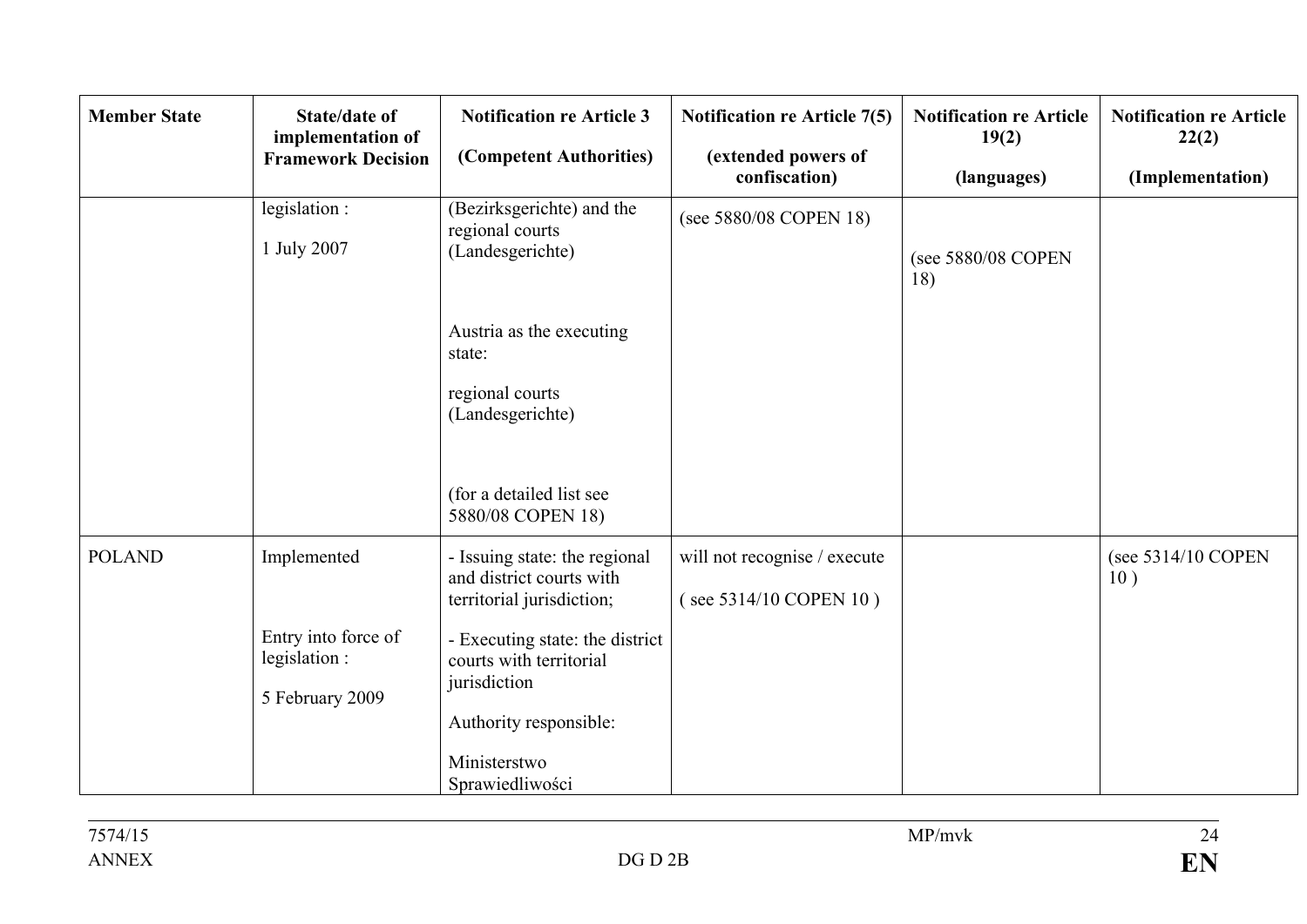| <b>Member State</b> | <b>State/date of</b><br>implementation of<br><b>Framework Decision</b> | <b>Notification re Article 3</b><br>(Competent Authorities)        | <b>Notification re Article 7(5)</b><br>(extended powers of<br>confiscation) | <b>Notification re Article</b><br>19(2)<br>(languages) | <b>Notification re Article</b><br>22(2)<br>(Implementation) |
|---------------------|------------------------------------------------------------------------|--------------------------------------------------------------------|-----------------------------------------------------------------------------|--------------------------------------------------------|-------------------------------------------------------------|
|                     |                                                                        | Rzeczypospolitej Polskiej                                          |                                                                             |                                                        |                                                             |
|                     |                                                                        | Departament Współpracy<br>Międzynarodowej i Prawa<br>Europejskiego |                                                                             |                                                        |                                                             |
|                     |                                                                        | Aleje Ujazdowskie 11, 00-<br>950 Warsaw, Poland                    |                                                                             |                                                        |                                                             |
|                     |                                                                        | Tel. +48 22 2390 870                                               |                                                                             |                                                        |                                                             |
|                     |                                                                        | Fax +48 22 6280 949                                                |                                                                             |                                                        |                                                             |
|                     |                                                                        | e-mail dwm@ms.gov.pl                                               |                                                                             |                                                        |                                                             |
|                     |                                                                        | www.http://www.ms.gov.pl                                           |                                                                             |                                                        |                                                             |
|                     |                                                                        | (see doc. $5314/10$ )                                              |                                                                             |                                                        |                                                             |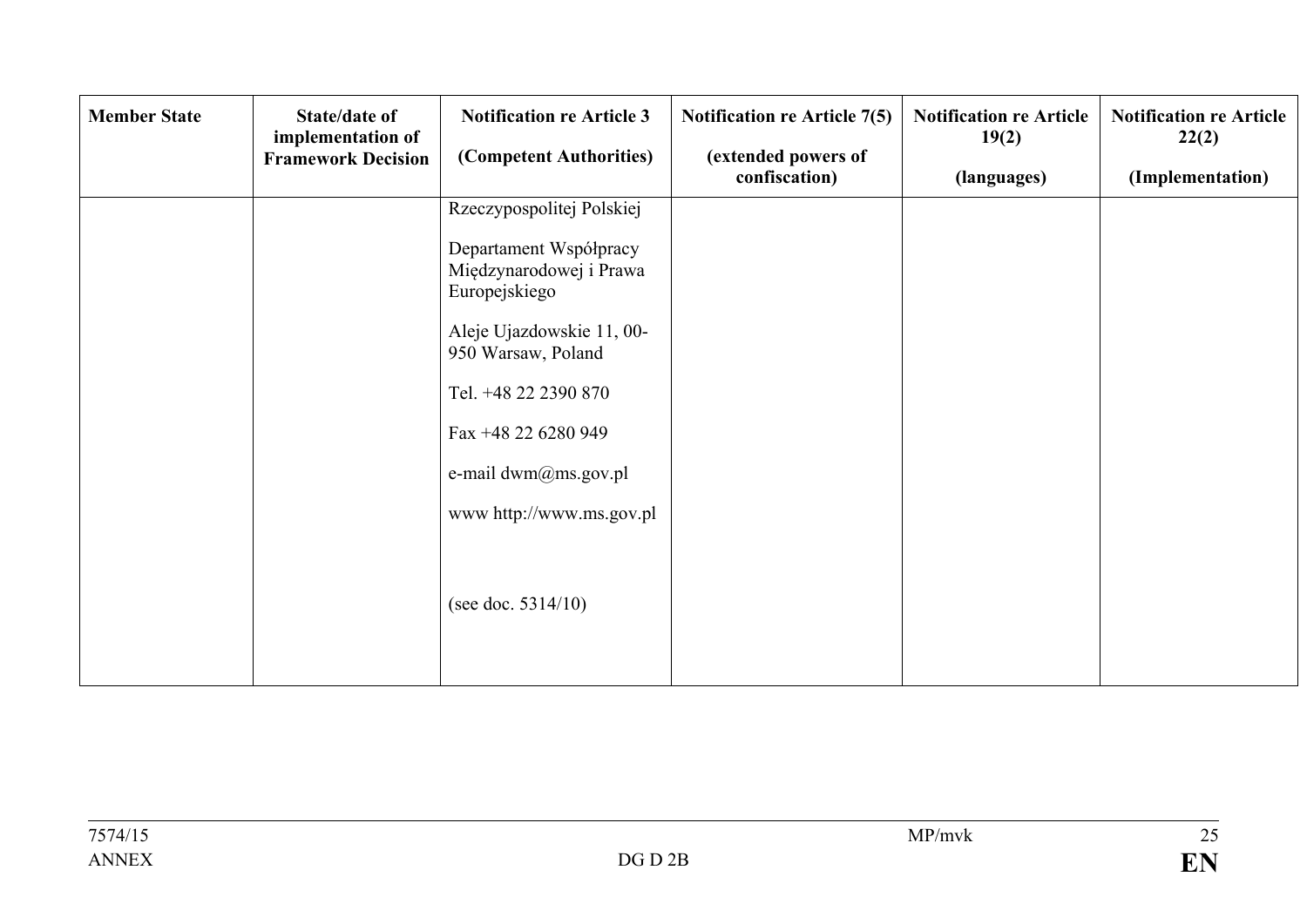| <b>Member State</b> | State/date of<br>implementation of<br><b>Framework Decision</b> | <b>Notification re Article 3</b><br>(Competent Authorities) | <b>Notification re Article 7(5)</b><br>(extended powers of<br>confiscation) | <b>Notification re Article</b><br>19(2)<br>(languages) | <b>Notification re Article</b><br>22(2)<br>(Implementation) |
|---------------------|-----------------------------------------------------------------|-------------------------------------------------------------|-----------------------------------------------------------------------------|--------------------------------------------------------|-------------------------------------------------------------|
| PORTUGAL            | Implemented                                                     |                                                             |                                                                             |                                                        | Yes                                                         |
|                     | Entry into force of<br>legislation :                            |                                                             |                                                                             |                                                        |                                                             |
|                     | 31 August 2009                                                  |                                                             |                                                                             |                                                        |                                                             |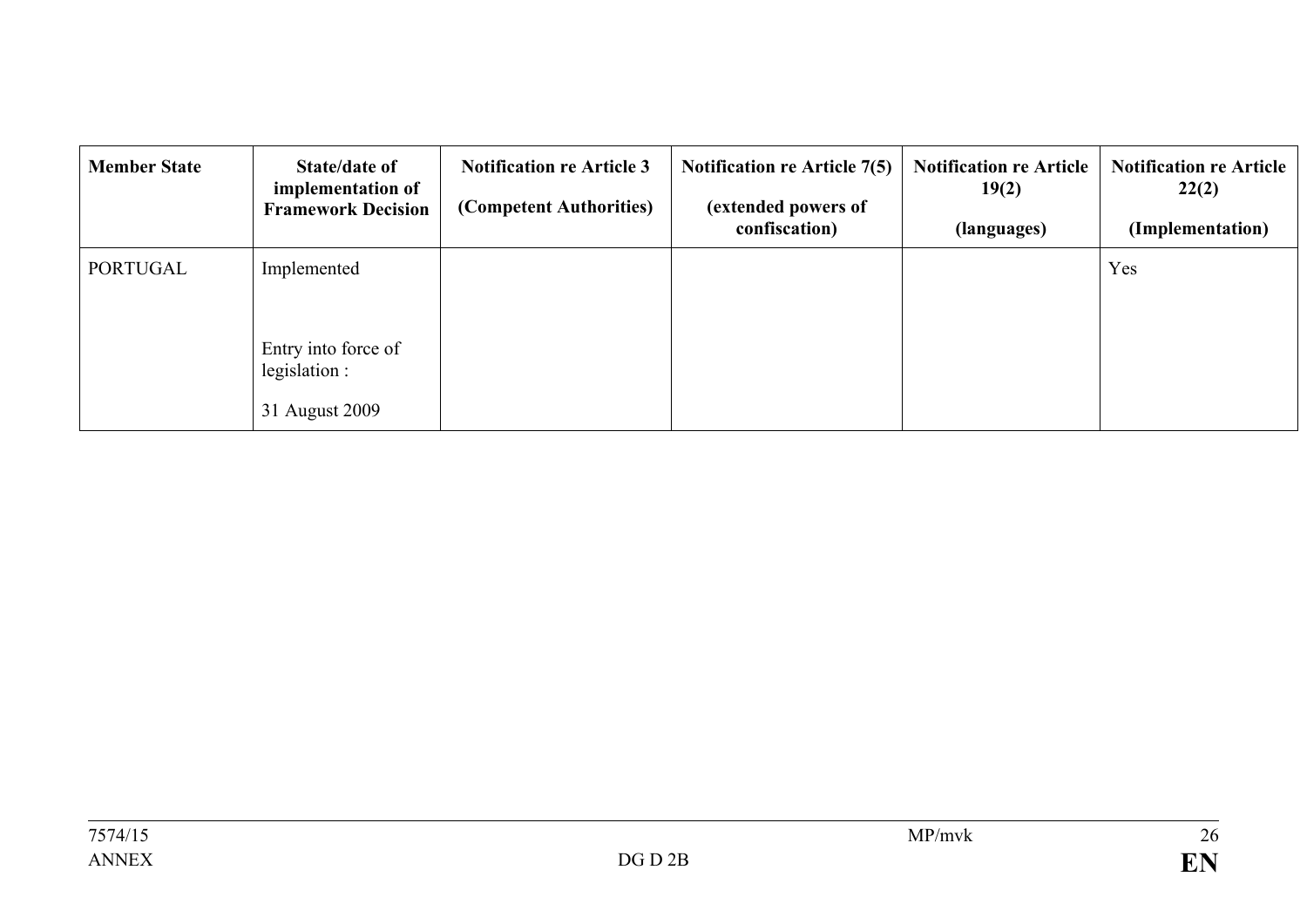| <b>Member State</b> | <b>State/date of</b><br>implementation of<br><b>Framework Decision</b> | <b>Notification re Article 3</b><br>(Competent Authorities)                                                                                                                                                                                                                                                                                       | <b>Notification re Article 7(5)</b><br>(extended powers of<br>confiscation)  | <b>Notification re Article</b><br>19(2)<br>(languages) | <b>Notification re Article</b><br>22(2)<br>(Implementation) |
|---------------------|------------------------------------------------------------------------|---------------------------------------------------------------------------------------------------------------------------------------------------------------------------------------------------------------------------------------------------------------------------------------------------------------------------------------------------|------------------------------------------------------------------------------|--------------------------------------------------------|-------------------------------------------------------------|
| <b>ROMANIA</b>      | Implemented<br>Entry into force of<br>legislation:<br>13 November 2008 | Executing authorities:<br>Ministry of Justice<br>Directorate of International<br>Law and Judicial<br>Cooperation<br>Division for international<br>judicial cooperation in<br>criminal matters)<br>Strada Apolodor 17, Sector<br>5 București, Cod 050741<br>Tel: +40 37204 1077<br>+40 37204 1085<br>Outside office hours:<br>Tel: +40 733.737.769 | will not recognise/execute<br>(see: 5769/14 COPEN 25)<br>EJN 17 EUROJUST 20) | Romanian<br>(see 16284/08 COPEN<br>236)                | (see 16284/08 COPEN<br>236)                                 |
|                     |                                                                        | Fax: +40 37204 1079/84<br>E-mail:                                                                                                                                                                                                                                                                                                                 |                                                                              |                                                        |                                                             |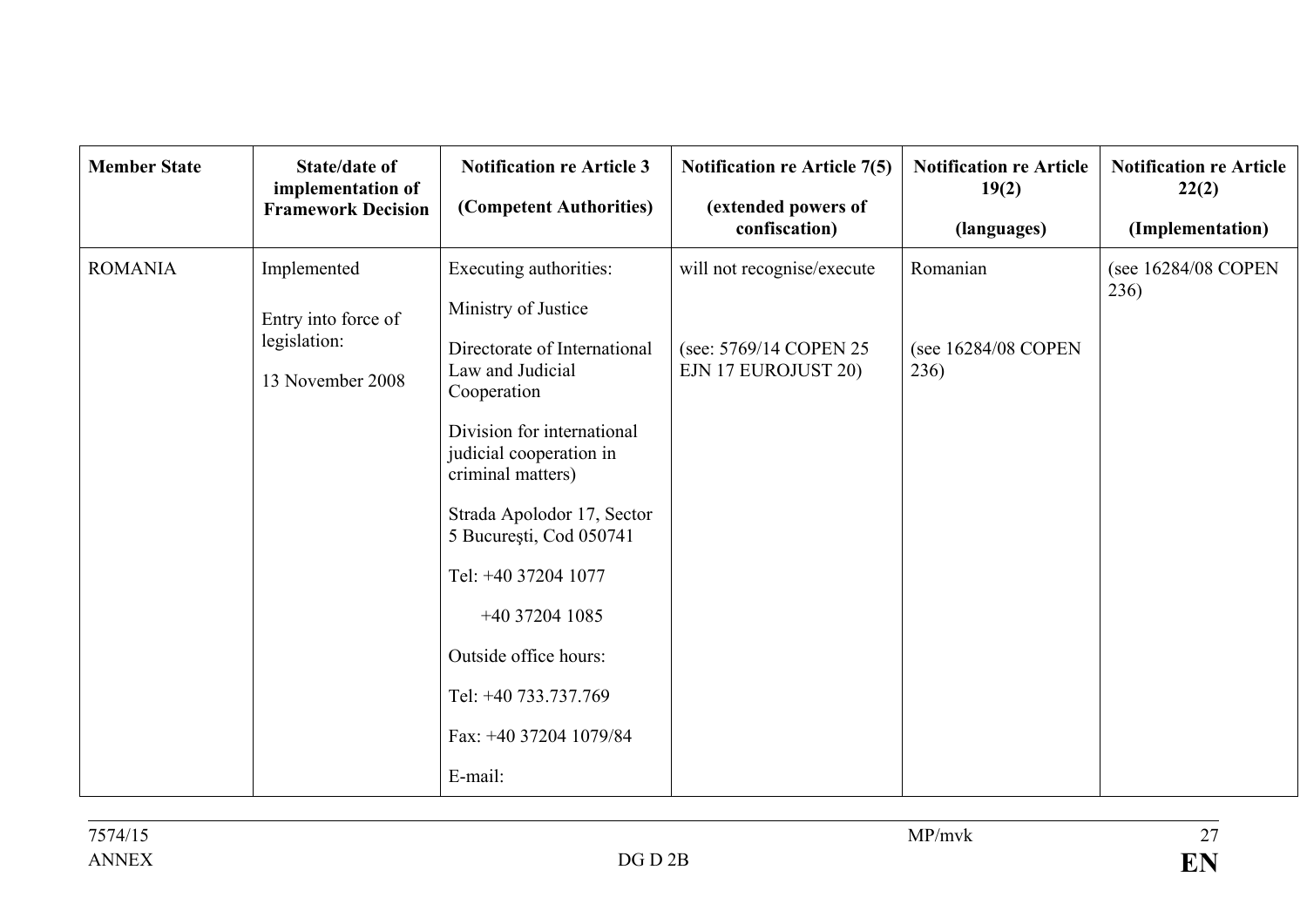| <b>Member State</b> | <b>State/date of</b><br>implementation of<br><b>Framework Decision</b> | <b>Notification re Article 3</b><br>(Competent Authorities)                                                               | <b>Notification re Article 7(5)</b><br>(extended powers of<br>confiscation) | <b>Notification re Article</b><br>19(2)<br>(languages)                                                                                                               | <b>Notification re Article</b><br>22(2)<br>(Implementation)             |
|---------------------|------------------------------------------------------------------------|---------------------------------------------------------------------------------------------------------------------------|-----------------------------------------------------------------------------|----------------------------------------------------------------------------------------------------------------------------------------------------------------------|-------------------------------------------------------------------------|
|                     |                                                                        | centralauthority_copen@jus<br>t.ro<br>(see doc.: $5769/14$ COPEN<br>25 EJN 17 EUROJUST 20)                                |                                                                             |                                                                                                                                                                      |                                                                         |
| <b>SLOVENIA</b>     | Implemented<br>Entry into force of<br>legislation :<br>25 October 2007 | <b>Local courts and District</b><br>courts<br>(for details $+$ list see:<br>5506/14 COPEN 14<br><b>EUROJUST 10 EJN 9)</b> | will not recognise/execute<br>(see: 5506/14 COPEN 14)<br>EUROJUST 10 EJN 9) | Slovenian and also<br>English<br>(see: 5506/14 COPEN<br>14 EUROJUST 10 EJN<br>9)                                                                                     | (see: 5506/14 COPEN<br>14 EUROJUST 10 EJN<br>9)                         |
| <b>SLOVAKIA</b>     |                                                                        |                                                                                                                           |                                                                             |                                                                                                                                                                      |                                                                         |
| <b>FINLAND</b>      | Implemented<br>Entry into force of<br>legislation:<br>24 November 2008 | Competentent authority<br>Legal Register Centre:<br>Address: Legal Register<br>Centre<br>Vanajantie 10 A<br>P.O. Box 157  |                                                                             | Finnish, Swedish and<br>English. Finland may<br>also accept certificates<br>provided in a different<br>language if there are no<br>obstacles for such<br>acceptances | (see doc. $5817/14$<br><b>COPEN 31</b><br><b>EUROJUST 25 EJN</b><br>22) |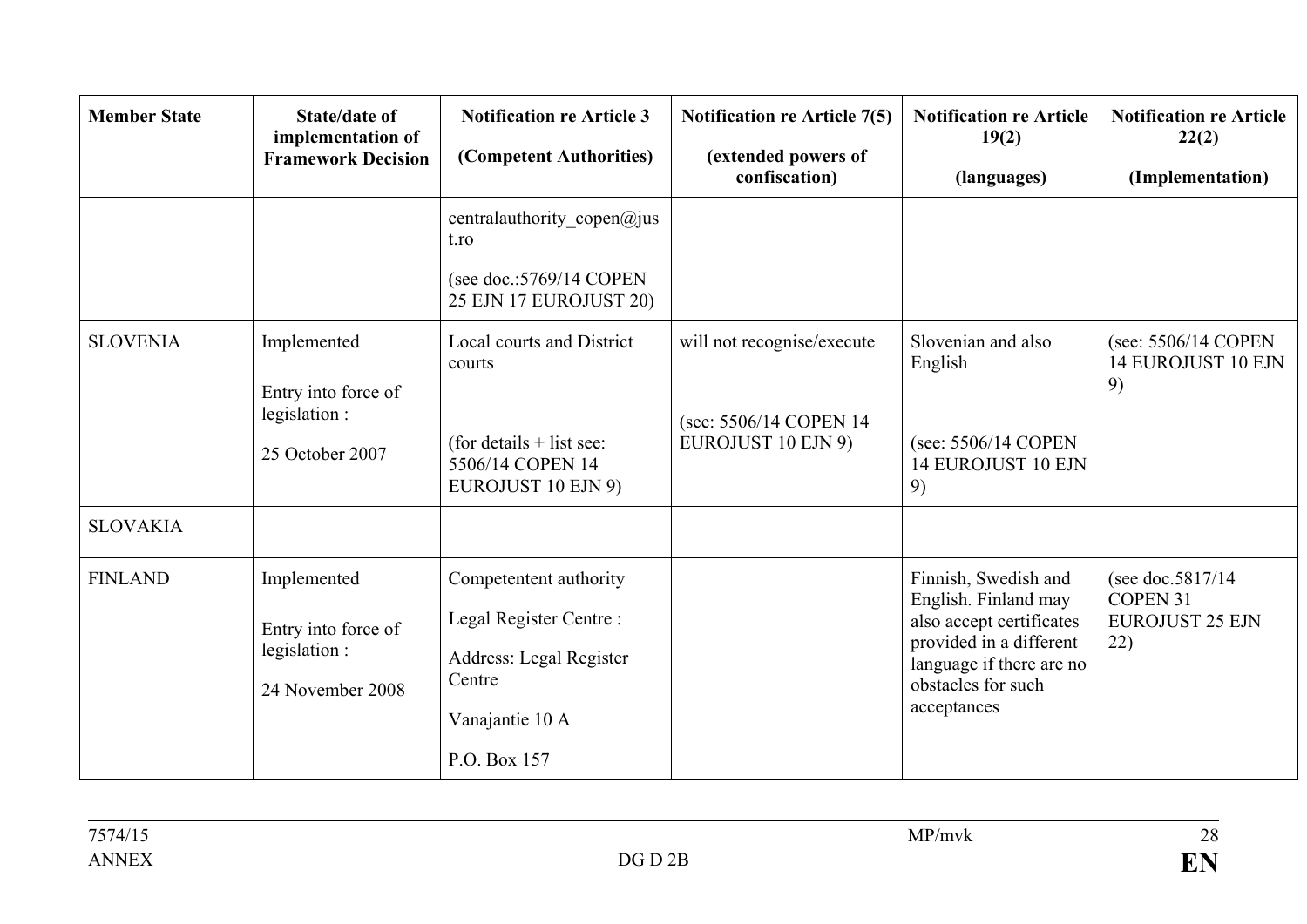| <b>Member State</b> | State/date of<br>implementation of<br><b>Framework Decision</b> | <b>Notification re Article 3</b><br>(Competent Authorities) | <b>Notification re Article 7(5)</b><br>(extended powers of<br>confiscation) | <b>Notification re Article</b><br>19(2)<br>(languages) | <b>Notification re Article</b><br>22(2)<br>(Implementation) |
|---------------------|-----------------------------------------------------------------|-------------------------------------------------------------|-----------------------------------------------------------------------------|--------------------------------------------------------|-------------------------------------------------------------|
|                     |                                                                 | FI-13101 Hämeenlinna                                        |                                                                             |                                                        |                                                             |
|                     |                                                                 | Finland                                                     |                                                                             |                                                        |                                                             |
|                     |                                                                 | Tel. +358 29 56 65631                                       |                                                                             |                                                        |                                                             |
|                     |                                                                 | Fax +358 29 56 65782                                        |                                                                             |                                                        |                                                             |
|                     |                                                                 | e-mail:<br>oikeusrekisterikeskus@om.f                       |                                                                             |                                                        |                                                             |
|                     |                                                                 | (see doc.5817/14 COPEN<br>31 EUROJUST 25 EJN 22)            |                                                                             |                                                        |                                                             |
|                     |                                                                 |                                                             |                                                                             |                                                        |                                                             |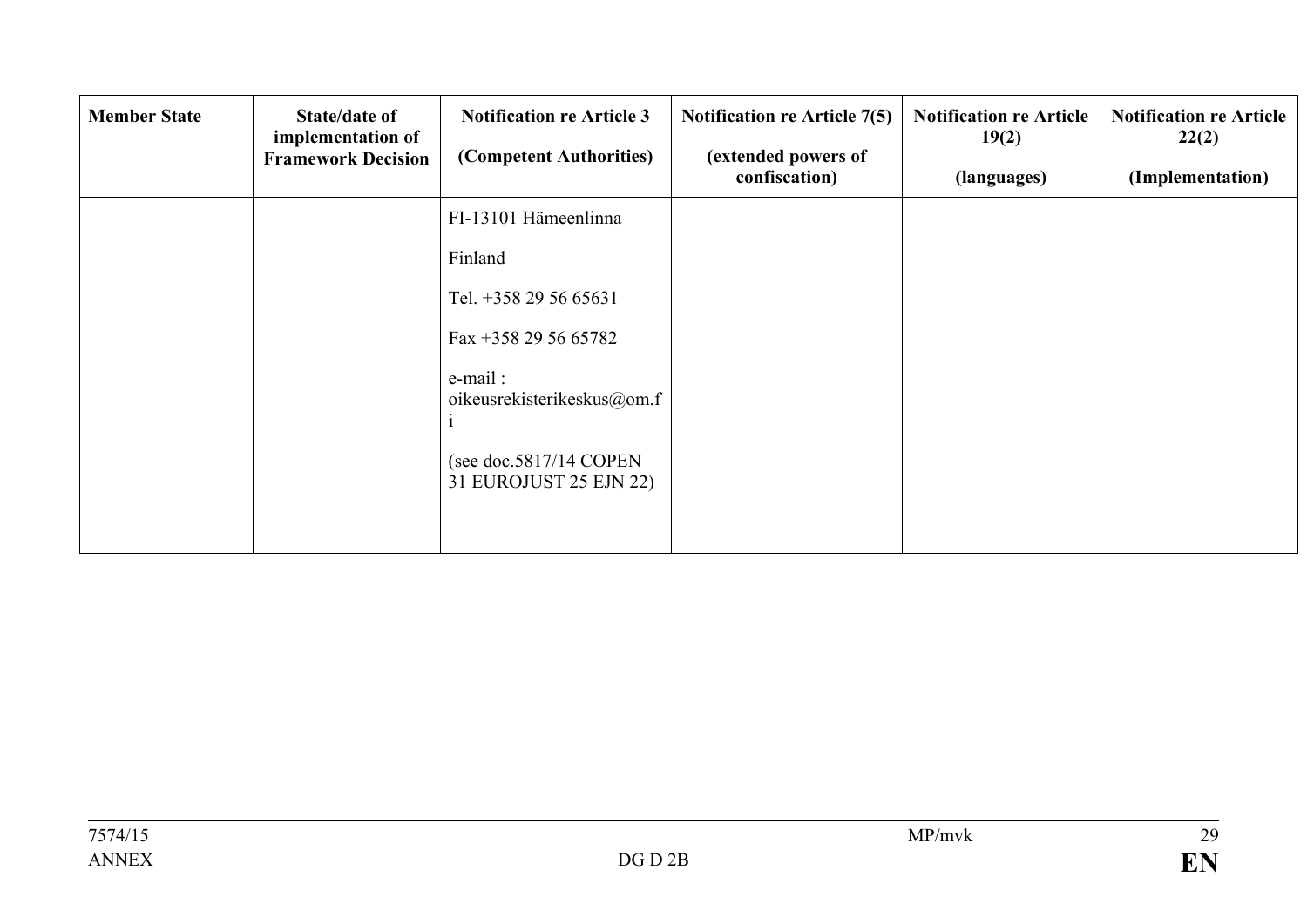| <b>Member State</b> | <b>State/date of</b><br>implementation of<br><b>Framework Decision</b> | <b>Notification re Article 3</b><br>(Competent Authorities)                                                                                                                                                                                                                                                                                                                                                           | <b>Notification re Article 7(5)</b><br>(extended powers of<br>confiscation)                                                                                                                                                                                                                        | <b>Notification re Article</b><br>19(2)<br>(languages)                                                          | <b>Notification re Article</b><br>22(2)<br>(Implementation)                    |
|---------------------|------------------------------------------------------------------------|-----------------------------------------------------------------------------------------------------------------------------------------------------------------------------------------------------------------------------------------------------------------------------------------------------------------------------------------------------------------------------------------------------------------------|----------------------------------------------------------------------------------------------------------------------------------------------------------------------------------------------------------------------------------------------------------------------------------------------------|-----------------------------------------------------------------------------------------------------------------|--------------------------------------------------------------------------------|
| <b>SWEDEN</b>       | Implemented<br>Entry into force of<br>legislation :<br>1 July 2011     | <b>Competent Authorities:</b><br>1) The Swedish<br><b>Enforcement Authority</b><br>Östra enheten 5<br>S-106 65 Stockholm<br><b>SWEDEN</b><br>Tel: +46 10 578 3070<br>Fax: +46 10 578 3390<br>e-mail:<br>konofogden@kronofogdem<br>yndigheten.se<br>(see doc. $17842/11$ )<br>$2)$ From 1 July 2014, where<br>Sweden is the executing<br>State, its courts are also<br>competent authorities in<br>accordance with the | From 1 July 2014 Sweden<br>will be able to recognise and<br>execute orders including<br>those issued under the<br>extended powers of<br>confiscation referred to<br>Article $2(d)(iv)$ of the<br><b>Framework Decision</b><br>(see doc.: 12005/14 COPEN<br>199 EUROJUST 137 EJN<br>$\overline{22}$ | Swedish, Danish,<br>Norwegian or English,<br>or be accompanied by a<br>translation in one of<br>those languages | (see doc.: 12005/14)<br>COPEN 199<br><b>EUROJUST 137 EJN</b><br>$\frac{72}{2}$ |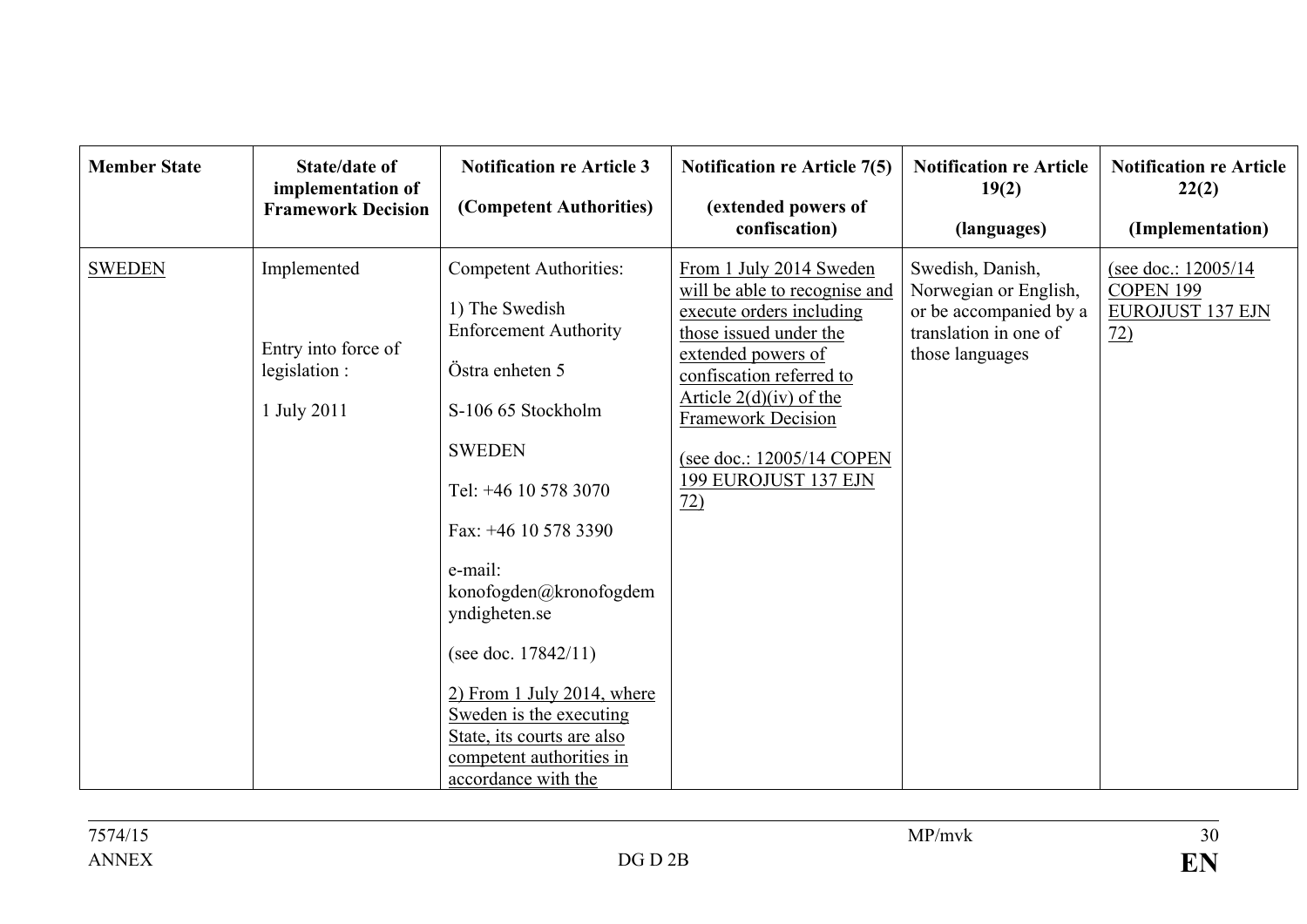| <b>Member State</b> | State/date of<br>implementation of<br><b>Framework Decision</b> | <b>Notification re Article 3</b><br>(Competent Authorities)                                                                                                                                                                                                                    | <b>Notification re Article 7(5)</b><br>(extended powers of<br>confiscation) | <b>Notification re Article</b><br>19(2)<br>(languages) | <b>Notification re Article</b><br>22(2)<br>(Implementation) |
|---------------------|-----------------------------------------------------------------|--------------------------------------------------------------------------------------------------------------------------------------------------------------------------------------------------------------------------------------------------------------------------------|-----------------------------------------------------------------------------|--------------------------------------------------------|-------------------------------------------------------------|
|                     |                                                                 | Framework Decision. All<br>orders and accompanying<br>certificates should however<br>continue to be sent to the<br>Swedish Enforcement<br>Authority in accordance<br>with the information<br>previously submitted.<br>(see doc.: 12005/14 COPEN<br>199 EUROJUST 137 EJN<br>72) |                                                                             |                                                        |                                                             |